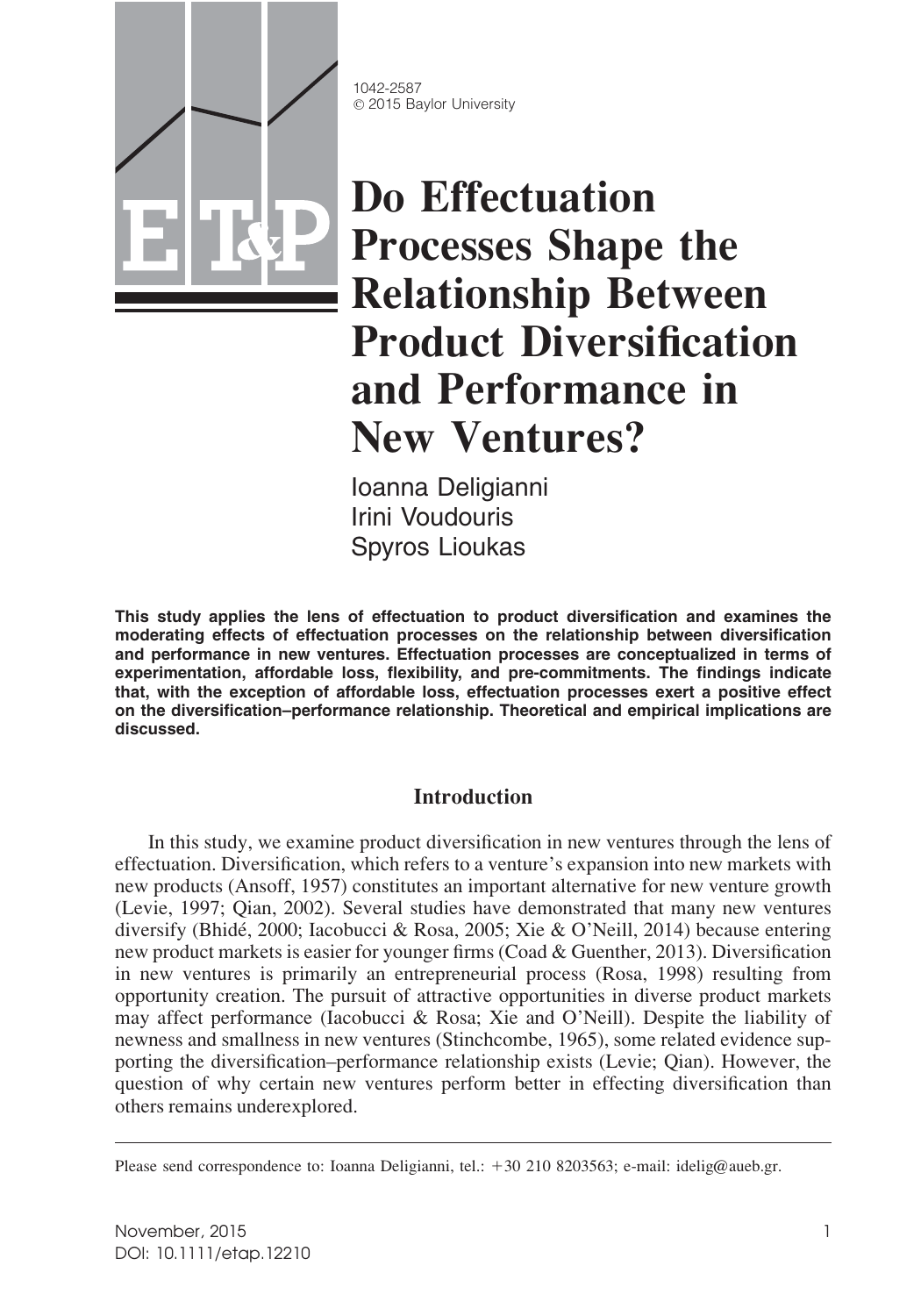Most studies on the diversification–performance relationship refer to established, mature organizations (e.g., Markides & Williamson, 1994; Pehrsson, 2006). This literature has revealed that successful diversification results from economies of scope in valuable and rare resources that are difficult to substitute and imitate (e.g., Tanriverdi  $\&$ Venkatraman, 2005) and is based on planning (Goll & Sambharya, 1998). However, these core premises of successful diversification are unlikely to apply in the context of new ventures. New ventures are constrained by a lack of resources due to the liabilities of newness and smallness (Stinchcombe, 1965). Entering diverse product markets with limited resources may eliminate the source of economies of scope that drive high performance in established diversified firms. In addition, new ventures are exposed to situations with limited information and high degrees of uncertainty because they are confronted with the challenge of establishing themselves as organizations in the marketplace while lacking past records (Stinchcombe) and knowledge. Effecting diversification requires the development of knowledge regarding diverse product markets and related factors, many of which are difficult to predict in advance. This injects additional uncertainty, which, combined with the uncertainty inherent in new ventures, renders prediction and planning difficult for diversification initiatives.

Against these constraints, we argue that the investigation of the diversification– performance relationship in new ventures requires the consideration of effectuation, which has often been shown to be used by expert entrepreneurs (Dew, Read, Sarasvathy, & Wiltbank, 2009; Sarasvathy, 2001; Wiltbank, Dew, Read, & Sarasvathy, 2006). Effectuation takes "an active and agentic stance toward resources" (Sarasvathy, Kumar, York, & Bhagavatula, 2014, p. 78) and considers value as inherent in the very notion of "resources," suggesting that any and all resources at hand may become valuable, as they are not stable but develop during effectual processes over the course of exploration. In addition, by not focusing on prediction, effectuation provides normative approaches to problem solving that are designed to be functional in uncertain situations. Entrepreneurs who adopt an effectual approach work with means within their control, use experimentation, select alternatives based on affordable loss to reduce the risk in case of failure, and maintain flexibility by making adjustments when necessary (Chandler, DeTienne, McKelvie, & Mumford, 2011; Dew et al.). Instead of attempting to predict the future, they seek to control it by developing partnerships and securing pre-commitments from various stakeholders, such as customers, suppliers, and even competitors (Chandler et al.; Dew et al.).

Several studies in the diversification literature, though not in the same context, have noted the value of such processes. For instance, the trial-and-error approach has been suggested to add dynamism to the diversification process, enabling firms to successfully diversify by reshaping existing resources (Ng, 2007) and facing the uncertainty inherent in this strategy (Matsusaka, 2001). Efforts to minimize risks have been shown to provide a response to the information asymmetry associated with diversification (e.g., Baysinger & Hoskisson, 1989). The role of partnerships has also been highlighted by some scholars (e.g., Peng, Lee, & Wang, 2005; Wan, 2005). However, to the best of our knowledge, a direct link with effectuation has not been attempted.

This study adds to previous research in several ways. First, by establishing links between the effectuation literature and research on diversification, it contributes to our understanding of the underexplored diversification–performance relationship in new ventures. More broadly, it adds to diversification research (e.g., Kumar, 2009; Markides & Williamson, 1994) by challenging the value of planning and supporting instead the value of effectuation for successful diversification under conditions of limited resources and uncertainty. Second, by providing evidence of effectuation operating in the context of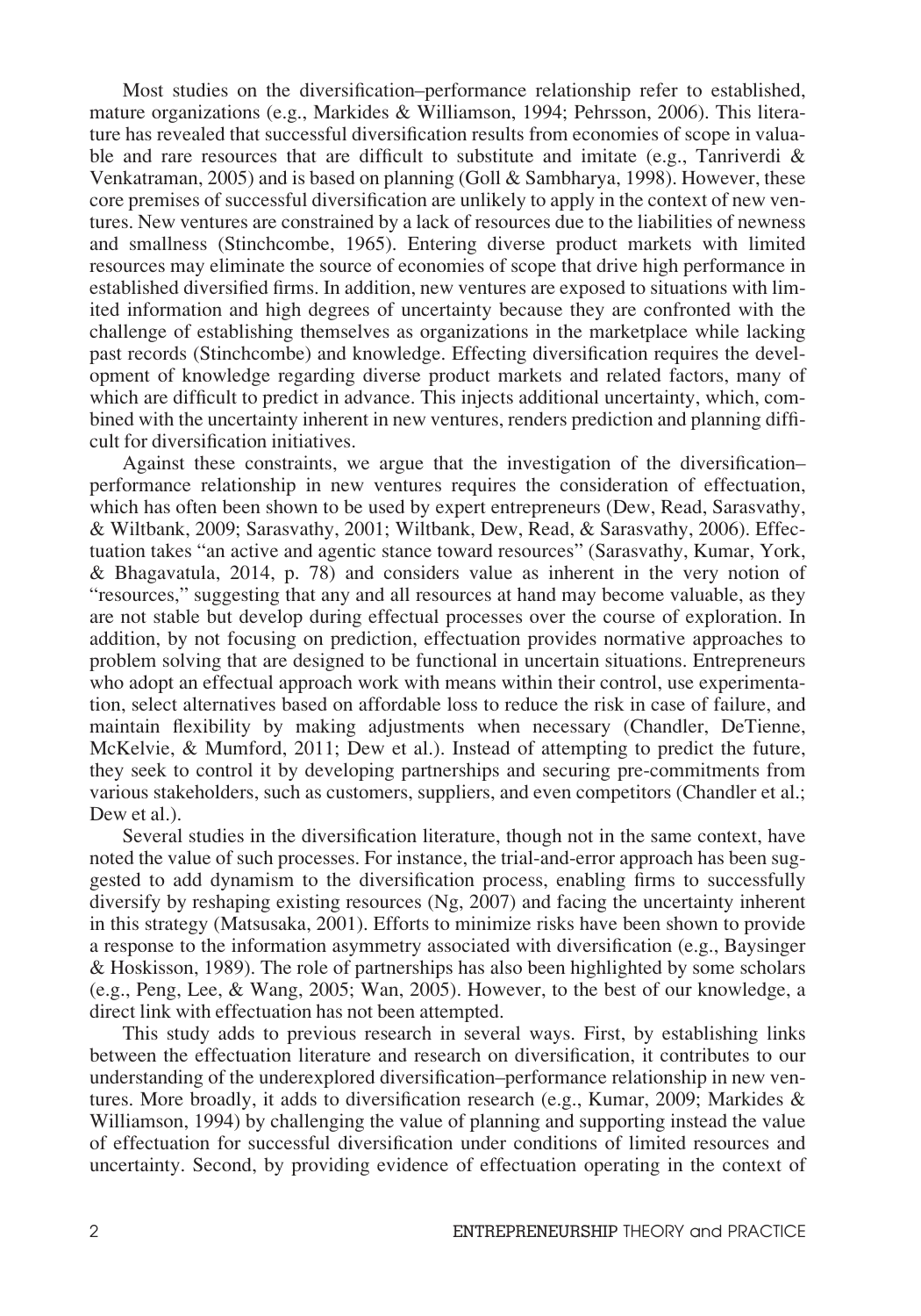strategic decision making under uncertain conditions, this study adds to prior effectuation research that has recently begun to explore the effects of effectuation on performance (e.g., Read, Song, & Smit, 2009). In doing so, it contributes to the burgeoning effort to shift the effectuation literature from a nascent to a more advanced phase (Perry, Chandler, & Markova, 2012). Finally, by employing the quantitative measures of Chandler, DeTienne, and Mumford (2007) and Chandler et al. (2011), the study furthers the ongoing debate in the empirical literature regarding the identification of the most relevant subcomponents of effectuation (Perry et al.).

The article begins with a brief summary of effectuation research, followed by argumentation on why new venture product diversification is an appropriate context to apply the lens of effectuation. Next, we develop our hypotheses concerning the moderating effects of effectuation processes, which are tested based on data from 129 Greek ventures. The results of the empirical analysis are then presented and discussed.

#### Theoretical Background

#### A Brief Summary on Effectuation

Effectuation posits a theoretical framework of decision making in uncertain situations (Sarasvathy, 2008, p. 227) that emphasizes control rather than prediction. It focuses on human action as the "predominant factor shaping the future" (Sarasvathy, 2008, p. 87) and explains how new artifacts, such as products, firms, and markets, emerge rather than assuming them to be predetermined (Chandler et al., 2011; Sarasvathy, 2001; Sarasvathy et al., 2014). Being a nonteleological theory, effectuation releases entrepreneurs from specific, predetermined goals and allows them to convert uncertainty into opportunity by treating it as a tool for the development of new goals (Wiltbank & Sarasvathy, 2010). The theoretical underpinnings of effectuation lie in cognitive science (Chandler et al.; Sarasvathy, 2001). In light of the cognitive perspective, under conditions of high complexity and uncertainty, cognitive models and heuristics are suggested as effective guides for strategic actions, enabling the simplification of the intricate and/or unstructured problems that such actions entail (Schwenk, 1988). Such models and heuristics build on limited or key experiences, which some argue that entrepreneurs employ more extensively than managers, who adopt a more factual-based logic (Alvarez & Busenitz, 2001).

Several studies have demonstrated that expert entrepreneurs are likely to employ effectuation heuristics (Dew et al., 2009; Sarasvathy, 2001; Wiltbank et al., 2006). Most of these studies have been either experimental, using verbal protocol analysis (e.g., Dew et al.; Read et al., 2009; Sarasvathy, 2014; Sarasvathy & Dew, 2005), or qualitative case studies (e.g., Harmeling, Oberman, Venkataraman, & Stevenson, 2004; Sarasvathy & Kotha, 2001). In 2009, Wiltbank, Read, Dew, and Sarasvathy and Read et al. took the first steps toward the development of empirical measures of effectuation. In this vein, Chandler et al. (2011) developed and validated effectuation measures in the context of new venture creation.

In this study, we use these measures and conceptualize effectuation in terms of four dimensions. The first dimension, experimentation, is aligned with McGrath's (1995, p. 122) notion of ventures "as competence-building experiments, involving some degree of trial-and-error learning." The second dimension, affordable loss, involves efforts to minimize the risks associated with overspending. The third dimension, flexibility, relates to acknowledging unexpected events and leveraging them into new opportunities. The fourth dimension, pre-commitments, involves the creation of avenues for stakeholder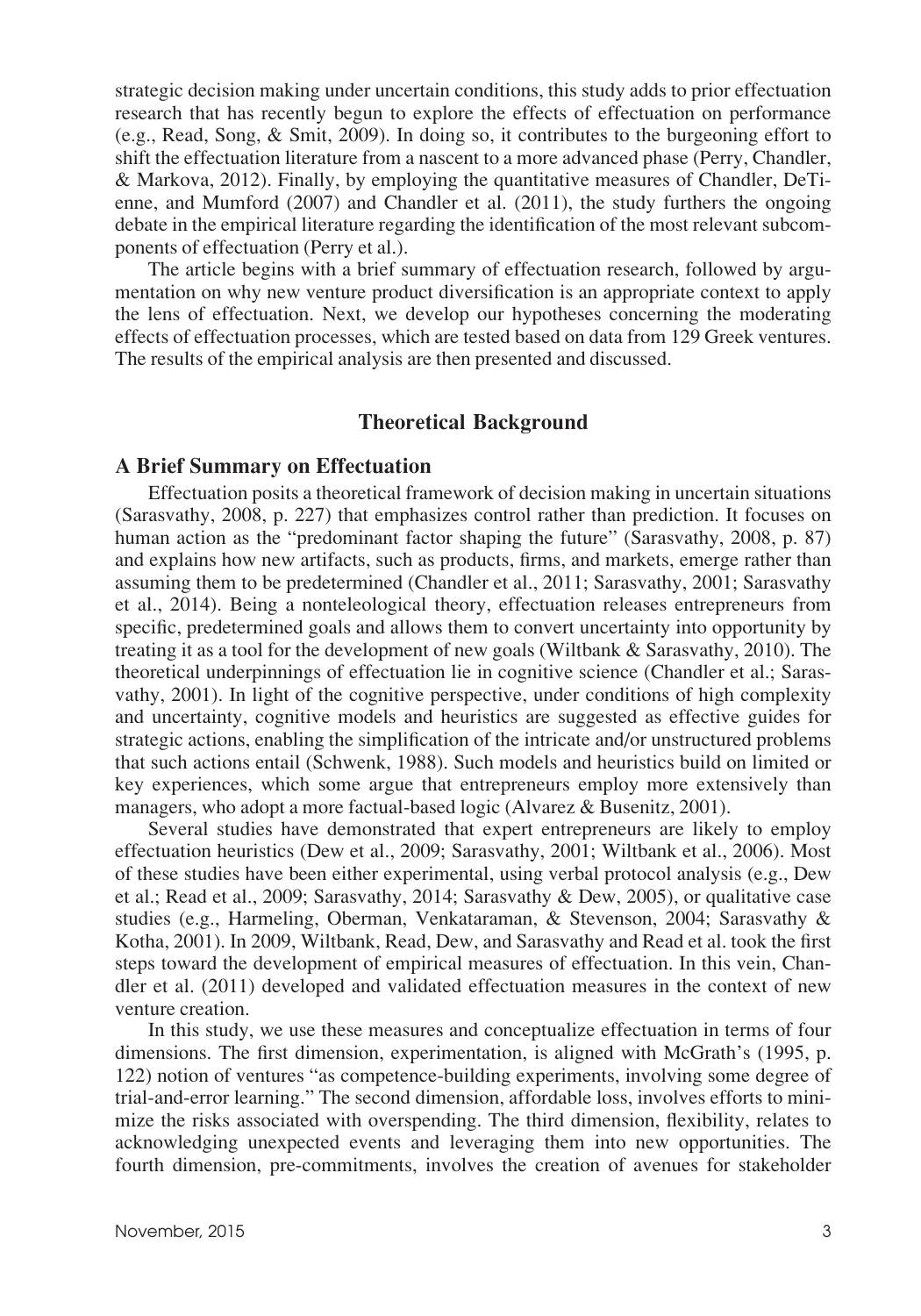self-selection, which may result in some of these stakeholders ultimately making actual commitments to the ventures (Sarasvathy et al., 2014). These stakeholders, seeing opportunity in co-creating ventures, help to expand the ventures' means and have a voice in shaping the ventures' goals (Sarasavathy  $\&$  Dew, 2005; Sarasvathy et al.). This study applies the lens of effectuation to the relationship between product diversification and performance in new ventures.

### Product Diversification and Its Link to Effectuation

Prior literature on the diversification–performance relationship has drawn on the premises of the resource-based view (RBV) (e.g., Markides & Williamson, 1994; Pehrsson, 2006). Beginning with Penrose (1959), RBV theorists have posited that successful diversification depends on economies of scope resulting from the replication and transfer of valuable, rare, inimitable, and nonsubstitutable resources (Tanriverdi & Venkatraman, 2005), such as technological, marketing, and production knowledge, and several types of organizational competencies. However, achieving such economies of scope may require significant effort (Kumar, 2009). The process of replicating resources often entails elements of modification (e.g., Kogut & Zander, 1992). To successfully replicate and exploit existing assets in new markets, a firm may need to devote a substantial amount of managerial time and effort to uncover the idiosyncrasies of these markets, to adapt its pool of resources to these idiosyncrasies, and to develop new capabilities and practices specific to these markets (Markides & Williamson). Scholars have recognized the need to perform such activities and have argued that planning is crucial for successful diversification (e.g., Goll & Sambharya, 1998).

The aforementioned premises provide a valuable explanation of successful diversification in established firms. However, their application to new ventures could be problematic for two main reasons. First, new ventures are likely to enter diverse product markets with limited resources. Unlike their established counterparts, which have already achieved a level of viability and market presence, new ventures are subject to the liabilities of newness inherent to the particular difficulties that they face in possessing resources (Stinchcombe, 1965). Having existed for a brief period of time, they lack the physical embeddedness that provides their larger counterparts with access to social and economic capital (Morse, Fowler, & Lawrence, 2007). Thus, newness makes acquiring critical external resources difficult and developing internal assets time-consuming, thus, limiting the ventures' potential to achieve performance goals through the exploitation of economies of scope associated with the replication and transfer of valuable assets (Xie  $\&$ O'Neill, 2014).

Second, compared with established firms, young diversifiers generally face higher levels of uncertainty. Instead of targeting the "core," that is, the larger size of established markets, as incumbent firms do, new ventures, which Schumpeter (1934) viewed as sources of innovation and engines of creative destruction, tend to serve the "periphery" of markets (Chandra & Yang, 2011), often pioneering new industries while lacking past records. They are, thus, likely to encounter major knowledge and information gaps regarding market-related factors, such as customer segments and preferences, sales cycle durations, customer purchasing patterns, or regarding the assignment of roles or the development of processes, and structures within their organization. Entering diverse product markets would multiply the number of input elements that could be combined and permuted in an infinite number of ways (Matusik & Fitza, 2012) and could guide ventures along potential evolutionary trajectories outside the realm of what is known and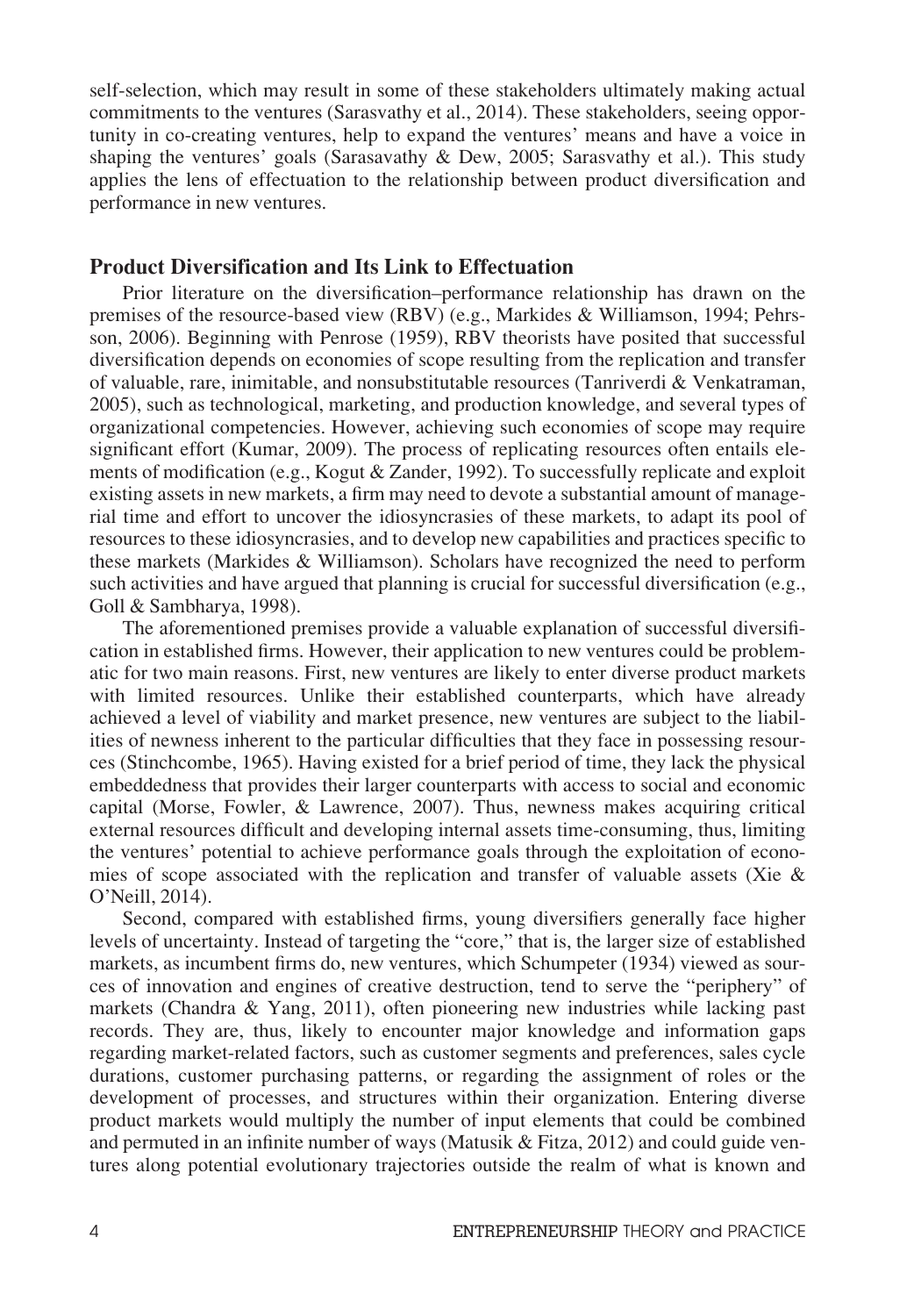predictable (cf. Rosenkopf & Nerkar, 2001). This path creates Knightian uncertainty, which renders prediction and planning difficult, as it involves situations characterized by an absence of anything that might yield to known forms of probabilistic calculations (Knight, 1921).

Under such conditions of limited resources and uncertainty, effectuation may provide a helpful explanation in the diversification–performance relationship in new ventures. Indirect evidence in the diversification literature provides support for the value of the four effectuation dimensions, though not in the same context. For instance, previous studies on the role of learning and learning-by-doing (e.g., Lei, Hitt, & Bettis, 1996; Markides & Williamson, 1994; Ng, 2007) have argued that such learning is crucial under conditions of resource scarcity because it may reveal additional resource uses (Ng), thereby allowing firms to diversify successfully without having to garner additional large endowments of resources. Such studies point to the experimentation dimension of effectuation, which can allow resources to be reshaped through a trial-and-error approach. Additionally, in a study exploring diversification as an experimentation process, Matsusaka (2001) argued that the uncertainty inherent in this strategy can only be resolved by entering new businesses, observing the outcomes, and exiting when the outcomes are not the ones expected. An effectuation lens, opting for a trial-and-error approach instead of a planned, goal-oriented approach to diversification, coheres well with this view.

Other studies have shown that managers respond to the problem of information asymmetry, which is greatly magnified when firms diversify by shifting the performance evaluation criteria from achieving strategic goals to realizing immediate financial controls (Chang & Wang, 2007). Such a shift from strategic to financial controls has been shown to produce a short-term orientation and risk-averse behavior (Baysinger & Hoskisson, 1989; Hitt, Hoskisson, & Ireland, 1990), which encourages efforts to minimize risks more than efforts to maximize uncertain returns to increase performance. The affordable loss dimension coheres well with this shift, pointing towards an operating mode that commits fewer resources.

In seeking to explain how economies of scope in diversified firms emerge, several scholars have argued that they are shaped by certain attributes of existing resources. For example, Mishina, Pollock, and Porac (2004) showed that "non-sticky" resources, which can be interchangeably applied to multiple ends, may allow firms to pursue diversification without having to commit additional resources and to achieve high performance. Additionally, in a study of within-industry diversification, Hashai (2015) argued that "scalefree" resources, whose use for a given task is independent of their uses for other tasks, can shape the cost of diversification. Though the lens of effectuation, the "non-sticky" or "scale-free" qualities are arguably not attributes of the resources per se but the de facto side of the flexibility dimension that enables firms to leverage unexpected contingencies into opportunities.

In addition, diversification researchers are cognizant of the importance of partnerships in the diversification process. In a study that seeks to identify the factors that determine a firm's optimal product scope, Peng et al. (2005) highlighted the necessity of developing an ability to leverage relationships with crucial actors (e.g., financial institutions) to gain resources and increase legitimacy. In an effort to link firm capabilities and diversification, Wan (2005) argued that the capability to foster social ties with economic or political actors allows firms to maximize returns across a large number of product markets. These studies point to the pre-commitment dimension of effectuation. However, they overlook this dimension's crucial emphasis with regard to the risk that the two parties share when involved in effectual partnerships. Indeed, viewed through an effectual lens, the issue of developing networks as drivers of successful diversification becomes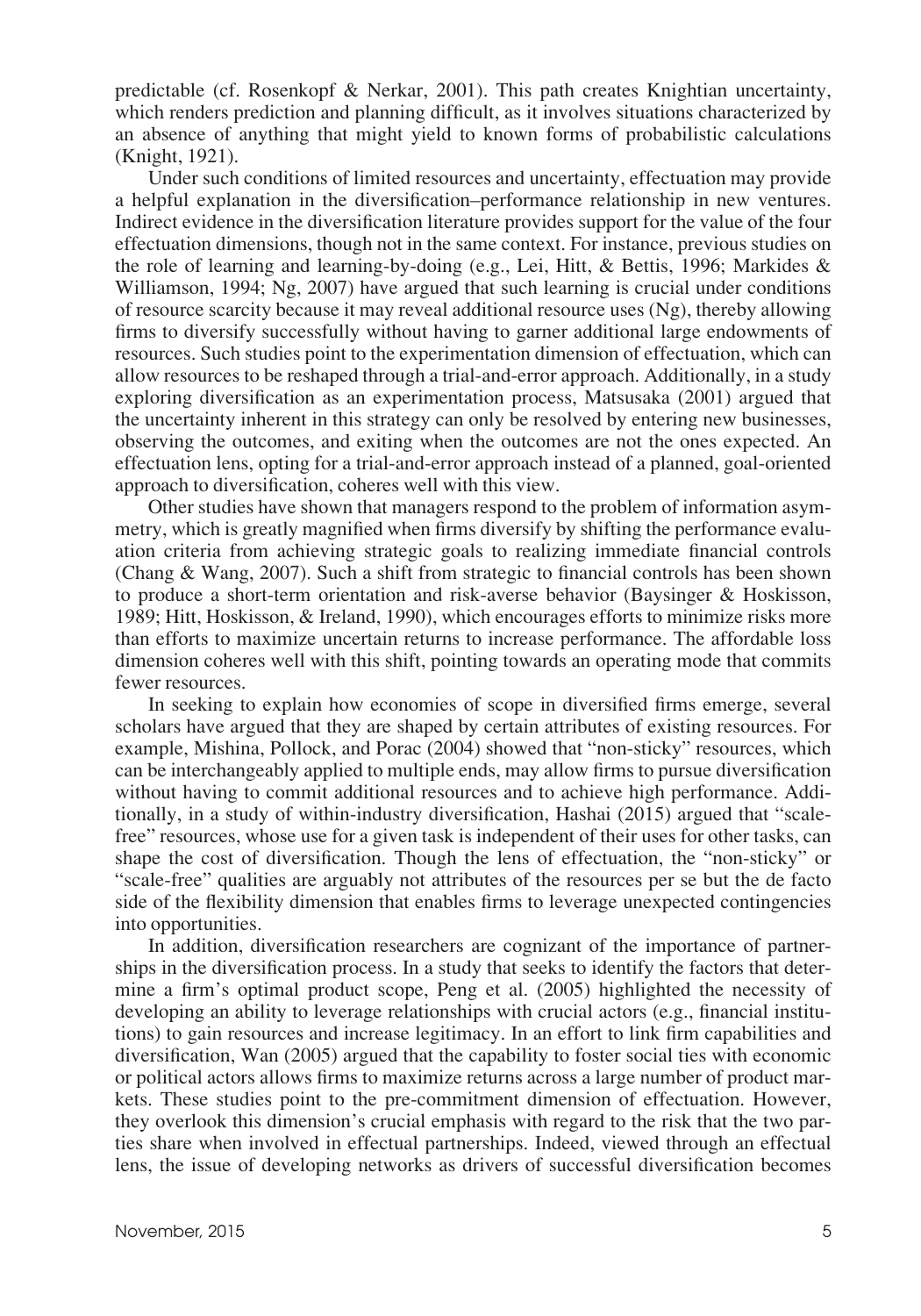one in which the partners put "skin in the game" (Sarasvathy et al., 2014), helping the ventures to confront the uncertainty inherent in this strategy.

The aforementioned evidence supports the argument that effectuation, which disregards the necessity of valuable resources and emphasizes control rather than predictions (Sarsvathy, 2008), may provide an explanation for diversification in new ventures that operate under conditions of limited resources and uncertainty. Successful diversification may relate to whether entrepreneurs enter new businesses by perceiving means and resources where others do not—by asking questions regarding "who I am," "what I know," "whom I know," and "what I have" (Sarasvathy & Dew, 2005) and by taking advantage of "acknowledging the unexpected" (Brettel, Mauer, Engelen, & Kupper, 2012, p. 168) while relying on controllable business aspects to face the uncertainty inherent in this strategy.

In this light, in the current study, we investigate the moderating effects of effectuation processes on the relationship between product diversification and performance in new ventures. In our conceptual model, we also incorporate several venture-specific and environmental controls, namely, a firm's age, size, human capital, financial resources, technological capabilities, number of founders, sectorial dummies, and environmental uncertainty. The venture-specific variables primarily indicate the extent of means accessible to the ventures, and these variables are included in the model to exclude resourcedriven explanations of performance. Regarding the environmental variables, a rich body of research has identified these variables as important performance drivers (e.g., Zahra, Neubaum, & El-Hagrassey, 2002).

#### **Hypotheses**

#### Dimension 1: Experimentation

Experimentation constitutes "part of a process whereby entrepreneurs build mental models" (Nicholls-Nixon, Cooper, & Woo, 2000, p. 497). Conforming to the cognitive perspective, which applies mental models and heuristics to explain complex strategic actions, experimentation can have considerable utility in driving successful diversification in new ventures. It is described as a "groping along" process (Dimov, 2010) that produces focal outcomes and information that, in turn, feed back into the entrepreneurial process and update factors such as entrepreneurial aspirations about market conditions for the next iteration (Arend, Saroogi, & Burkemper, 2015). Such a process "reflect(s) a high degree of fluidity and responsiveness to the market" (Nicholls-Nixon et al., p. 502), promoting the development of cause-and-effect relationships regarding the market. Therefore, experimentation allows diversified ventures that are unable to use past situations or previous data to evaluate a priori how to enter different businesses to "make assumptions which are difficult to test before proceeding to action" (Brinkmann, Grichnik, & Kapsa, 2010, p. 28).

Experimentation enables entrepreneurs to identify which businesses to enter into and to create the data needed to justify their choices (Chesbrough, 2010). Entrepreneurs using experimentation begin the diversification process with a general aspiration to pursue opportunities. As they make decisions and observe the results of those decisions, they utilize "new, discomfiting information" (Sarasvathy et al., 2014, p. 74) to abandon infertile experimental actions and change course to leverage emergent opportunities (Chandler et al., 2011). This endows the diversification process with the potential for unintended discoveries (Corner & Ho, 2010; Dew et al., 2009). As an aspect of the experimentation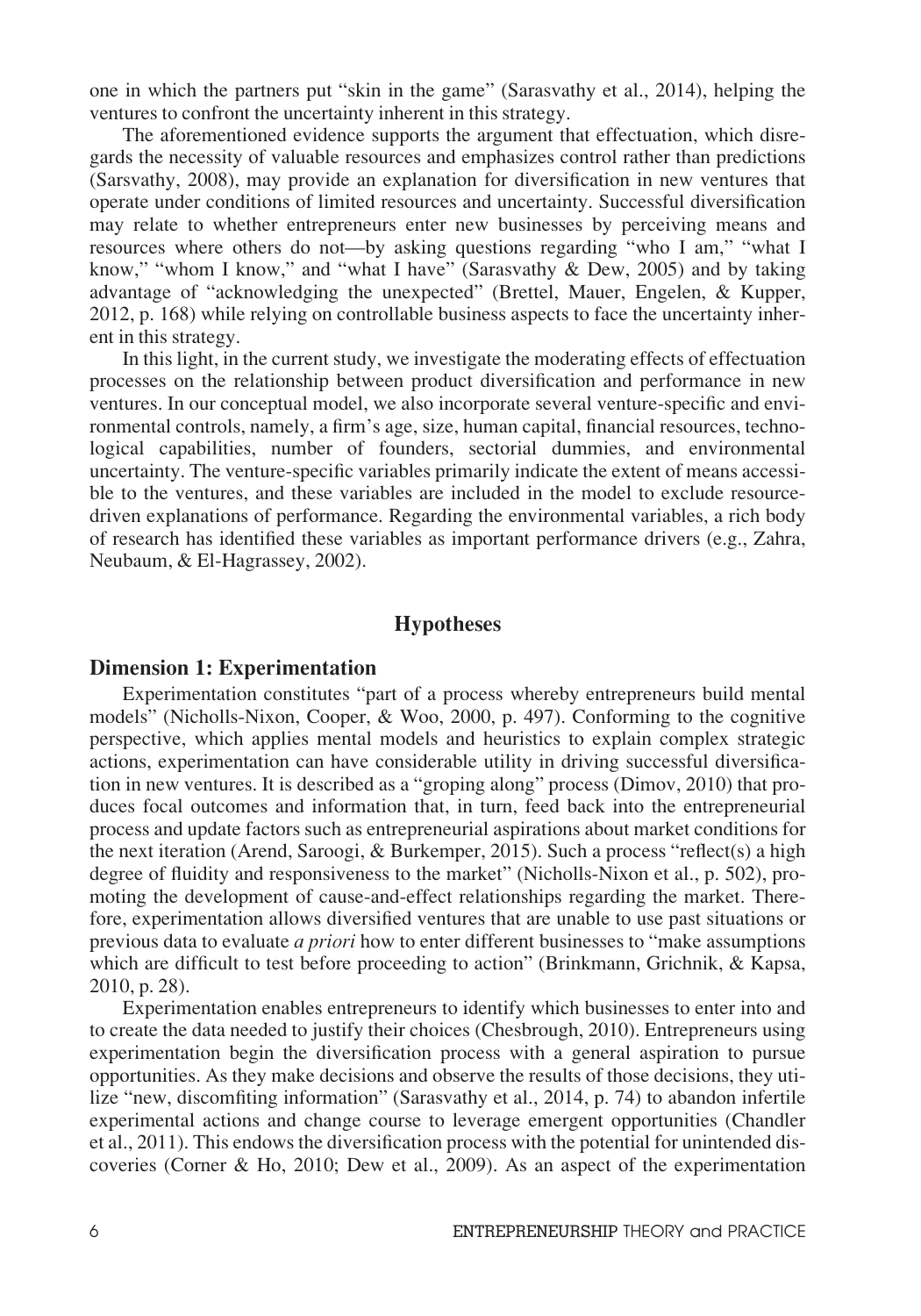process, "failures" can be eliminated early, and entrepreneurs can shift their attention to different, more thriving avenues in a timely manner (Chandler et al., 2007, 2011), thereby increasing the possibility of successful diversification. Experiments that conclude poorly and those that are fruitful are both useful, as they can provide the venture with information about what will and will not work (Thomke, 2002) and generate learning-by-doing (Huber, 1991). Experimentation assists entrepreneurs in discovering the best purposes (Chandler et al., 2011) and has been shown to positively affect strategic outcomes under conditions of uncertainty (Brettel et al., 2012). Thus, we formulate the following hypothesis:

Hypothesis 1: Experimentation has a positive, moderating impact on the relationship between product diversification and performance in new ventures.

#### Dimension 2: Affordable Loss

Affordable loss refers to "find(ing) ways to reach the market(s) with minimum expenditures of resources" (Sarasvathy, 2001, p. 5) rather than "investing in calculations about expected returns" (Sarasvathy, 2008, p. 21). Under conditions of high uncertainty, such as those faced by ventures that diversify, predictions of future value and forecasts of returns cannot be accurate enough to serve as "the key decision criterion" (Dew et al., 2009, p. 112). Instead, reducing the risk by exploring the applicability of the venture's resources in other product markets (Markides & Williamson, 1994; Silverman, 1999; Wang & Barney, 2006) while keeping immediate financial control (Chang & Wang, 2007) may facilitate successful diversification. Additionally, emphasizing control has proved to yield better results, as Wiltbank et al. (2009) demonstrated when investigating the outcomes of angel investors.

Expert entrepreneurs, adopting the principle of affordable loss when creating or entering new markets (ideally zero expenditures), keep control over risk. Such an approach allows their ventures to avoid overspending (Brettel et al., 2012) and minimize potential losses. By eliminating the necessity of predicting future returns, adopting the affordable loss principle requires less planning time (Sarasvathy et al., 2014). Therefore, embracing this principle also enables diversified ventures to learn more rapidly without risking the entire operation on any single action. Although this approach limits short-term revenues, it tightens the learning cycle, increasing the possibility of successful diversification. This effect has also been supported by previous findings, although in a different context, which revealed that affordable loss is positively related to the success of innovative R&D projects (Brettel et al.). Thus, we suggest the following:

Hypothesis 2: Adopting the "affordable loss" principle has a positive, moderating impact on the relationship between product diversification and performance in new ventures.

## Dimension 3: Flexibility

Flexibility reflects the extent to which contingencies, both positive and negative, that arise unexpectedly over time can be leveraged into useful components of new opportunities (Chandler et al., 2007, 2011; Dew et al., 2009; Sarasvathy, 2001). As Brettel et al. (2012) argue, this notion is in line with the learning school (Brinkmann et al., 2010; Wiltbank et al., 2006).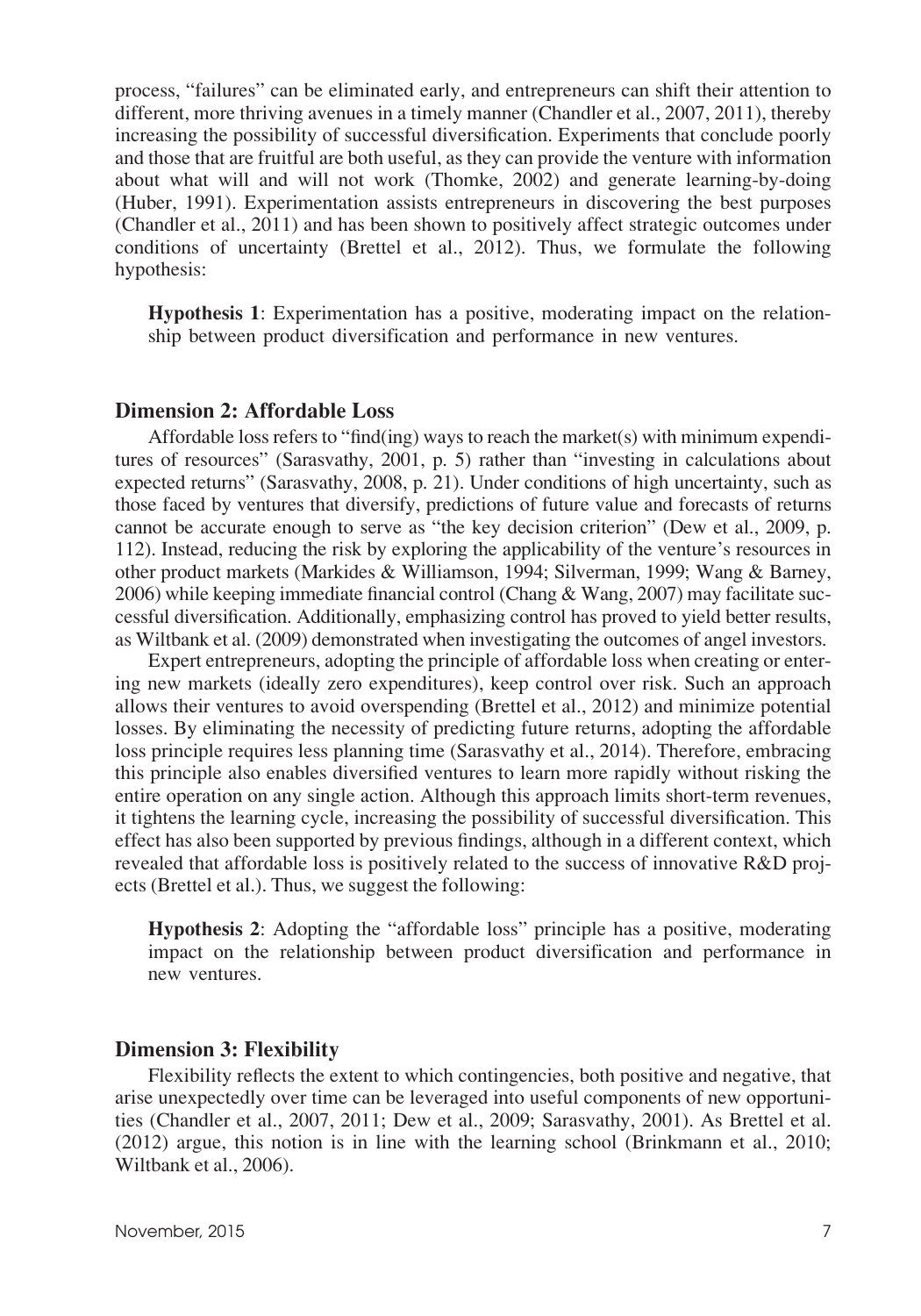The learning school generally suggests that performance increases when organizations faced with uncertainty learn what action to take next by minimizing commitment to plans and instead moving rapidly to leverage changing circumstances (Mosakowski, 1997). Vera and Crossan (2005) suggest that flexibility is beneficial because it promotes the use of improvisation and enables creative and nonroutine responses to situations in which programmed actions are difficult to design *a priori*. Sanchez (1997) also argues that flexible firms, instead of seeking to select a single, "best" plan from the outset (a rather unrealistic objective when predictability is low), improve their chances for success by being able to pursue alternative courses of action.

Chatterjee and Wernerfelt (1991) identify flexibility as a key factor in allowing the deployment of a firm's resources in profitable product markets. In the same light, Sanchez (1995) suggests that flexibility increases the firms' capability of generating the variety of responses required to maintain stability in uncertain environments. Wiltbank et al. (2009) also argue that a flexible approach enables the creative use of surprise, which is a regular part of the process under conditions of uncertainty, as a resource in transforming the event space. These benefits are crucial for new ventures that diversify because they allow them to shape opportunities in new product markets as information emerges. Maintaining flexibility, diversified ventures are able to abandon unfruitful situations and move on to other opportunities (Chandler et al., 2011), such that changes in their knowledge and resources drive their assessment of opportunities and opportunity-related decisions, and vice versa (Shepherd, Williams, & Patzelt, 2015). In an article examining the performance outcomes of strategic decisions in new ventures, Sapienza, Autio, George, and Zahra (2004) note that flexibility allows new ventures to reduce the costs of failed experiments when entering new markets. It allows them to leverage their limited resources across multiple capabilities while also enabling the leverage of growth opportunities along multiple new paths at comparatively low costs. As product diversification involves entering new product markets, we extend these arguments on flexibility to our explanation for the diversification–performance relationship. Thus, we suggest the following:

Hypothesis 3: Flexibility has a positive, moderating impact on the relationship between product diversification and performance in new ventures.

#### Dimension 4: Pre-commitments

Pre-commitments refer to the establishment of partnerships in the process of creating new opportunities to expand means and share risk (Brettel et al., 2012; Chandler et al., 2011; Sarasvathy & Dew, 2005). Rather than being pursued based on pre-selected goals, pre-committed partners self-select into the ventures, making actual commitments because they see opportunity in co-creating the ventures with the entrepreneurs (Sarasvathy  $\&$ Dew; Wiltbank et al., 2009). "Putting skin in the game," effectual partners have a voice in shaping the ventures' goals, both sharing the risk and benefiting from the success of the ventures (Sarasvathy et al., 2014).

Establishing pre-commitments can contribute to successful product diversification, as it actively helps reduce the high level of uncertainty that is inherent in such a strategy. Related evidence suggests that partnerships with customers, suppliers, and even prospective competitors positively affect the performance outcomes of several strategic actions undertaken by young firms, particularly those involving high levels of uncertainty (e.g., Zahra, Ireland, & Hitt, 2000). Effectual partnerships can increase the information, knowledge, and resources available to new ventures (Hansen, 2002; Sarasvathy & Dew, 2005;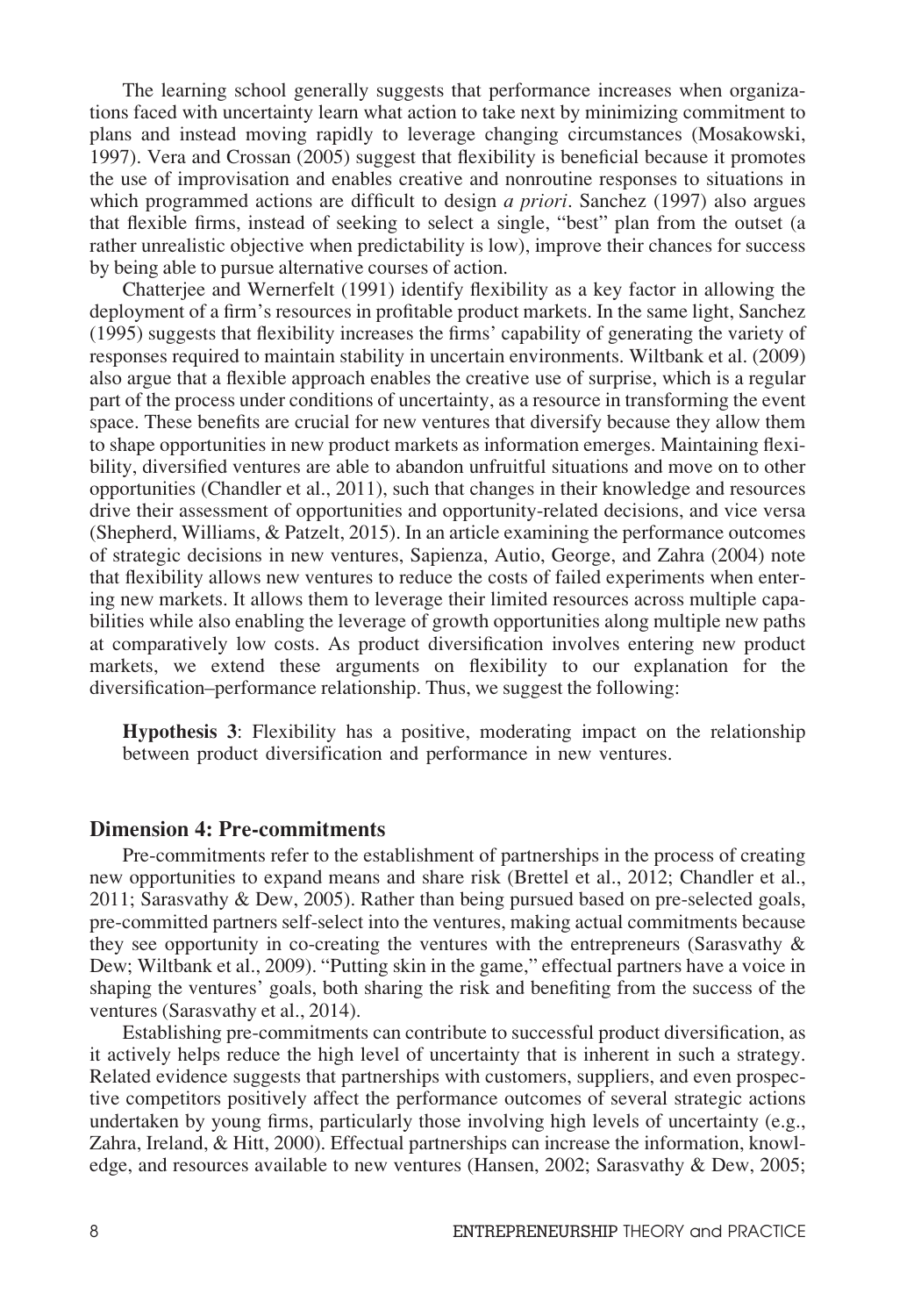Tsai, 2001). This benefit is particularly important for diversified ventures, as it allows them to effectively address both information asymmetries and the complexities diversification entails, along with the uncertainty and resource constraints associated with emerging firms. In essence, pre-commitments allow these firms to test new product markets without having all the resources to do so (Hitt, Ireland, Camp, & Sexton, 2001). Partnerships can also assist young firms in mobilizing external resources from third parties, as they may generate positive signals regarding the ventures' future potential (Hitt, Ireland, & Lee, 2000; Stuart, Hoang, & Hybels, 1999) and may provide the ventures with greater bargaining power (Kogut, 1984). Mobilizing external resources would render new ventures more market-oriented and more capable of transforming a diverse environment into emerging opportunities (Cesaroni, 2004; Robertson & Langlois, 1995). Such mobilization would facilitate successful entry into new product markets, which would presumably increase performance. In addition, partnerships allow new ventures to spread responsibility to other self-selected stakeholders (Chandler et al., 2007, 2011) and, thus, mitigate risk exposure (Van Mieghem, 2007). This process of diversifying risk among diverse stakeholders enables new ventures to limit potential losses from product diversification, thus, rendering such a strategy more affordable. Based on this discussion, we suggest the following:

Hypothesis 4: Pre-commitments have a positive, moderating impact on the relationship between product diversification and performance in new ventures.

# Methodology

In line with several extant studies (e.g., Chandler et al., 2011), we adopted a survey research design to enhance the variability and generalizability of our results. Data were gathered from 129 Greek new ventures, based on a structured questionnaire completed by the ventures' founders during personal meetings with them. We relied on primary data for our analysis, as secondary data were very difficult, if not impossible, to obtain for young firms. In each instance, we remained with the respondents while the questionnaire was being completed, which enabled us enhance the completeness and accuracy of the data collected. The questionnaire was designed to capture data on the entrepreneur, the effectuation processes, and information concerning the firm (e.g., product diversification, performance) and its context. The questionnaire underwent two pretests to assess its comprehensibility and clarity prior to launching the survey. The respondents in both pretests were similar to the target respondents of the survey, that is, venture founders. They were asked to complete the questionnaire and comment on the clarity of the instructions, questions, and expected responses. Conducted with three firms, the first pretest led to several modifications with respect to the questionnaire's structure and rephrasing of questions that were not well understood. The revised questionnaire was then tested once more using similar respondents from two additional firms. The final form of the questionnaire was then completed following some minor modifications.

#### Sampling and Data Collection

The sampling procedure employed to select the firms considered in the analysis was completed in several steps. First, the population of interest was defined to include all domestically owned, private firms belonging to four major industries (namely, information and communications technology [ICT], food and beverages, chemicals, and clothing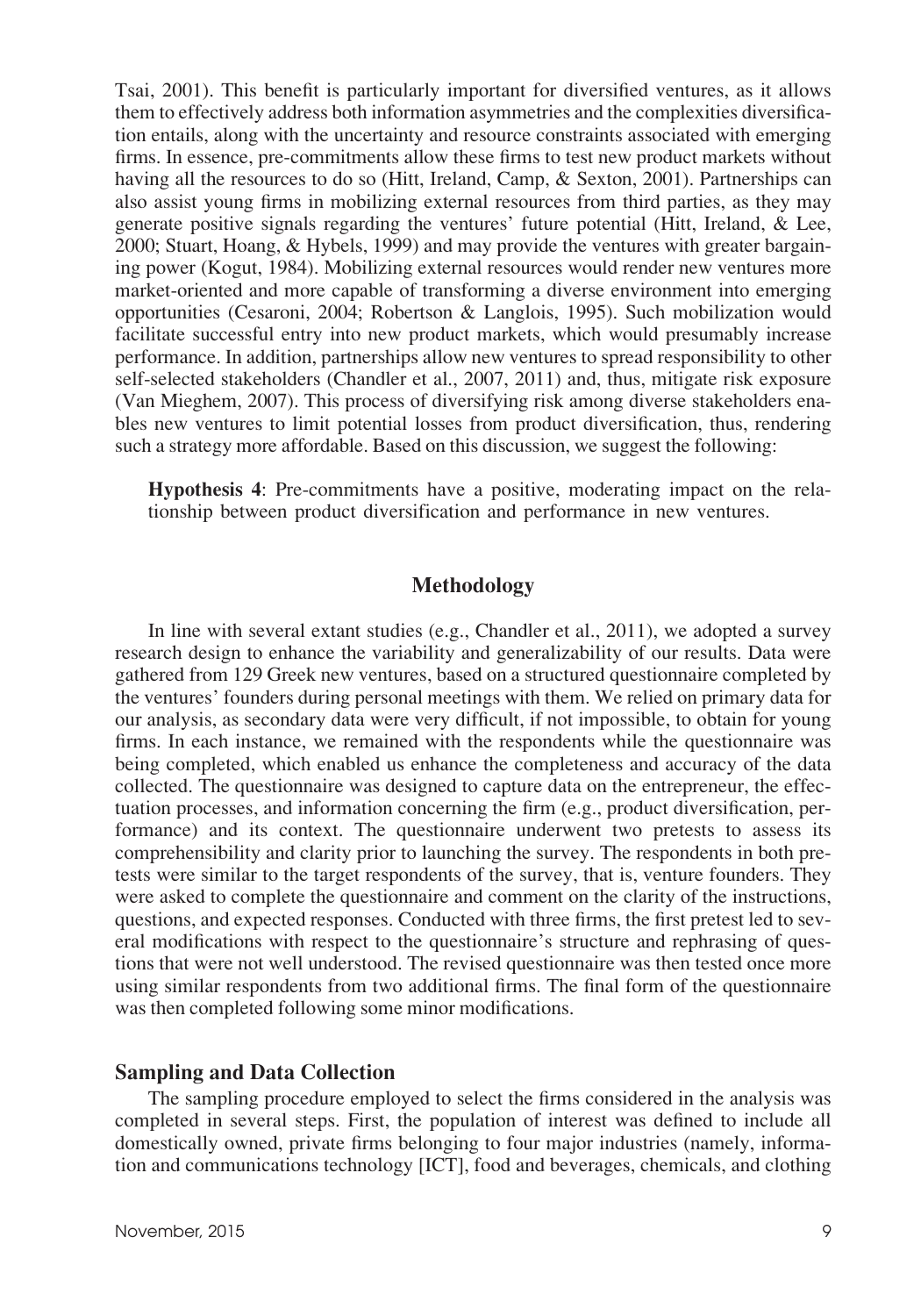and textiles) that were established and managed by individual entrepreneurs and that had been in operation for 7 years or less. The 7 years-of-age threshold was selected because it is widely accepted as an appropriate means of defining a company as a new venture (e.g., Ireland & Webb, 2007; Zahra et al., 2000). The four industries were chosen because of their attractiveness to Greek entrepreneurs (data from the ICAP Greek Financial Directory revealed that over 100 new firms have been established in each of these industries in the 5 years leading up to the survey's implementation). In addition, the inclusion of both high-tech and traditional industries allowed for differences in perceived uncertainty to be taken into account to increase the generalizability of the findings. The exclusion of corporate and public ventures eliminated potential confounding effects of corporate-level considerations and differing investment patterns in exploiting entrepreneurial opportunities (Asker, Farre-Mensa, & Ljungqvist, 2012). Thus, the total population consisted of 620 new ventures, as they were registered in the ICAP Greek Financial Directory database. Second, the founders of the 620 firms were telephoned to solicit participation. Additionally, we mailed the research instrument, consisting of the structured questionnaire and a cover letter clearly explaining the objectives of the study, assuring strict confidentially and promising an executive report of the results, if desired. Third, follow-up telephone calls were placed a few days after the initial dispatch of the research instrument, and appointments were made.

Data collection was conducted at the beginning of the crisis in Greece (between the end of 2009 and the beginning of 2010) and resulted in 143 questionnaires, yielding a response rate of 23%. This response rate is satisfactory, as it approximates those attained in similar empirical studies on effectuation (e.g., Brettel et al., 2012; Chandler et al., 2011). However, of these questionnaires, only 129 were used in the estimation. The rejected questionnaires exhibited deficiencies in certain variables necessary for the current study. The final sample of firms had been in operation for an average of 5.5 years and had a mean size of 22 employees, ranging from 1 to 132 employees. Of the respondents, 85% were male. Of the firms, 24% were in the food industry, 63% were in the ICT industry, 6% were in the clothing and textile industry, and the remaining 7% were in the chemical industry. T-tests on the variables, including age, size, product diversification, and ROE, were conducted to assess nonresponse bias. All of these tests yielded non-significant probability values ranging from .25 to .39 (see Table A.1 of the Appendix), suggesting that responding firms resemble the targeted population in terms of key attributes.

#### Reliability and Validity of the Data Collected

Although studies investigating new venture performance are commonly based on subjective measures, such studies may suffer from inherent limitations (Chandler  $\&$ Hanks, 1993). To alleviate possible bias, particular caution was exercised to minimize distortion problems by interviewing major participants who had intimate knowledge of the ventures (Kumar, Stern, & Anderson, 1993). The practice of considering one respondent per firm has been supported when the key respondent is the owner because, in new ventures, the founders' views are identical to the average views of the ventures' staff (Delmar & Shane, 2003). In this study, we were also able to receive responses from a second respondent in 64 ventures, that is, in approximately 45% of the participating firms. A correlation analysis was conducted between the responses of the two interviewees in each firm for all measures. The correlation coefficients range from .76 to .94 ( $p < .05$ ). These results provide support for inter-respondent reliability, suggesting that our measures are reliable and do not reflect the individual characteristics of a single respondent.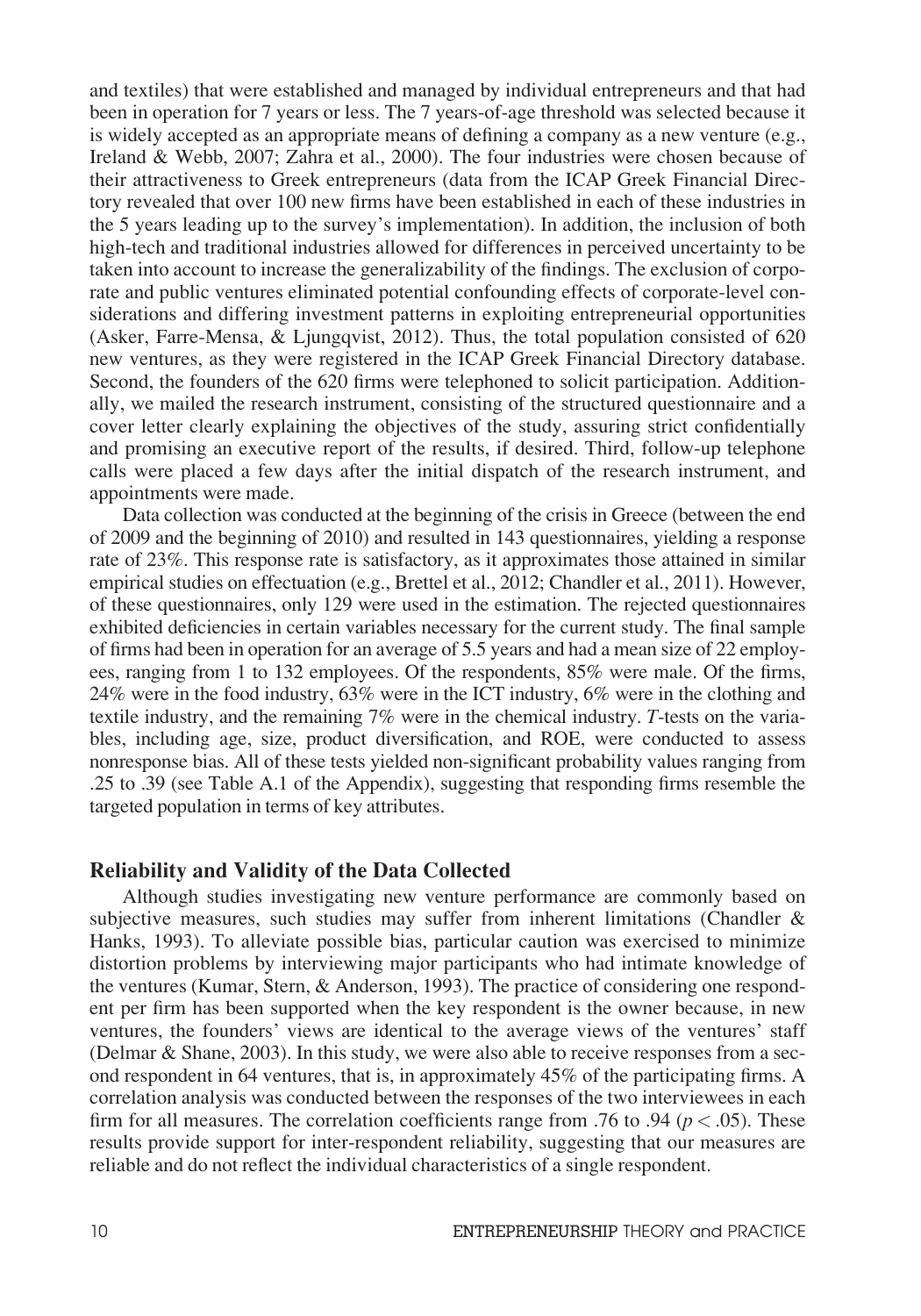Several suggestions offered by Podsakoff, MacKenzie, Lee, and Podsakoff (2003) and Podsakoff, MacKenzie, and Podsakoff (2012) were also followed to control for common method variance. The questionnaire items were based on previously developed scales; the items used in the analysis were distributed during a lengthy interview and reversed scale anchors were used in several instances to minimize the potential presence of specific response patterns. The model employed in the study also considers interaction effects, which renders it difficult for the respondent to establish any link between variables (Chang, van Witteloostuijn, & Eden, 2010). To test the potential threat of common method variance, we performed Harman's single-factor test, following Podsakoff and Organ's (1986) recommendation, and a comprehensive CFA marker technique, as suggested by Richardson, Simmering, and Sturman (2009). Neither of these strategies provides support for a common method bias explanation for the study results (a detailed presentation of these tests is available on request).

#### **Measures**

New venture performance is captured by both a subjective and an objective measure. The subjective measure captures the ventures' degree of perceived performance over the last 3 years compared with that of their main competitors in terms of sales volume, profitability, sales growth, growth in profits, and market share growth. This measure was selected following the suggestions of prior researchers (e.g., Tsai, MacMillan, & Low, 1991), who highlighted the need to use both measures of profitability and growth to capture new venture performance. As an objective measure, we used return on equity (ROE). The correlation between the subjective and objective measures is significant (.49,  $p < .01$ ), supporting the validity of the subjective measure.

Product diversification captures the extent to which the venture operates across different product markets and is measured through the Berry–Herfindahl index (Berry, 1975). This index is defined as  $1 - \Sigma_j (p_{ij}^2) / (\Sigma_j p_{ij})^2$ , where  $p_{ij}$  is the proportion of the *j*th classified group to the  $i$ th venture's total sales and  $j$  indicates the number of classified groups in which a venture operates. The values of the Berry–Herfindahl index range from zero, when the venture operates in a single product market, to one, when the venture's total sales are divided equally among any of the classified groups. This measure accounts for both the number of product markets that a venture operates in and the relative importance of each product market in the venture's total sales, which is widely recognized in the diversification literature (e.g., Tallman & Li, 1996). Here, we should note that, although several other continuous measures of diversification (among the most popular are the entropy and Herfindahl indices) have also been used in the literature, most of these are highly correlated and provide similar results (Caves, Porter, & Spence, 1980, p. 201). Following Nayyar's (1992) suggestions, the data used for the calculation of the Berry– Herfindahl index were internal to the ventures. Specifically, we asked the ventures' founders to list their firms' most significant product markets and to report the proportion of total firm sales that each business contributed. Of the 129 ventures, 102 were operating in more than one product market at the time of the survey.

**Experimentation.** This measure is based on Chandler et al. (2007, 2011) and uses a fouritem scale. Respondents were asked to indicate the extent of the following on a one-toseven scale: (a) experimenting with different product markets, (b) serving product markets that were essentially the same as originally conceptualized, (c) serving product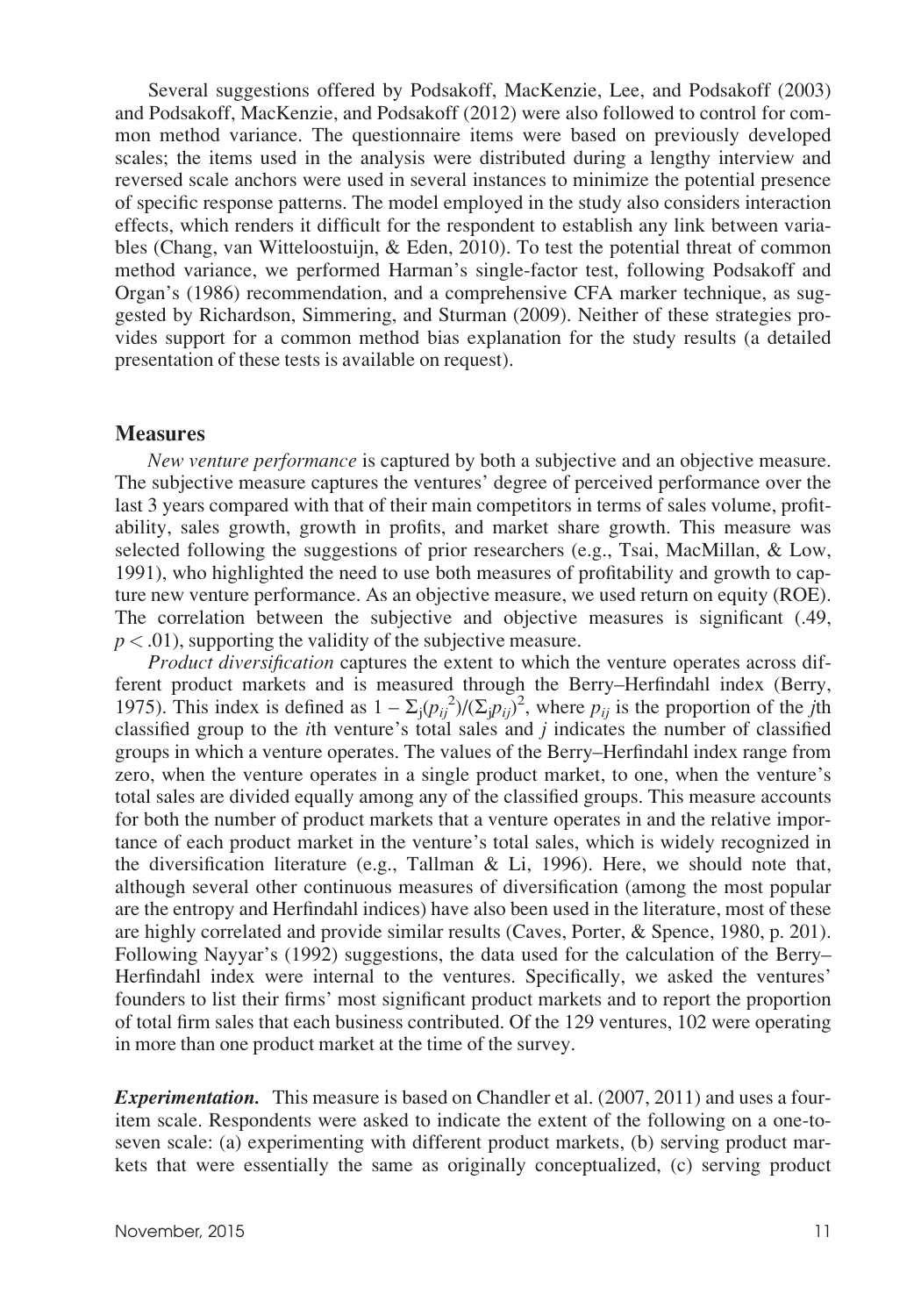markets that were substantially different from those originally imagined, and (d) trying different approaches until the firm found product markets that worked.

Affordable Loss. This measure is based on Chandler et al. (2007, 2011) and uses a threeitem scale. Respondents were asked to indicate the extent of the following on a one-toseven scale: (a) attention to not committing more resources than the entrepreneurs could afford to lose, (b) attention to not risking more money than the entrepreneurs were willing to lose, and (c) attention to not risking so much money that the venture would experience financial distress in the event of failure.

**Flexibility.** This measure is based on Chandler et al. (2007, 2011) and uses a four-item scale. Respondents were asked to indicate the extent of the following on a one-to-seven scale: (a) building on emergent opportunities, (b) adapting to the resources available, (c) being flexible and exploiting opportunities as they arose, and (d) undertaking actions that enhanced adaptability.

**Pre-commitments.** This measure is based on Chandler et al. (2007, 2011) and uses a two-item scale. Respondents were asked to indicate the extent of the following on a oneto-seven scale: (a) the use of a substantial number of agreements with customers, suppliers, and other organizations to reduce uncertainty and (b) the use of pre-commitments from customers and suppliers as often as possible.

**Controls.** We also included eight contextual control variables that may help explain new venture performance: the firm's age, size, human capital, financial resources, and technological capabilities; number of founders; industry; and environmental uncertainty. Age is measured by the number of years that the firm has operated, while size is captured by the logarithm of the number of employees. Human capital is measured by three items that capture the extent of the employees' education, work experience, and skills (adapted from Carmeli & Tishler, 2004). Financial resources are measured by a single item that captures the venture's access to financial resources. The number of the venture's founders is a continuous variable, reflecting the size of the entrepreneurial team. Technological capabilities are measured by three items, capturing the intensity of the venture's R&D investment, its skills in developing new products/services, and its ability to upgrade existing products/services (adapted from Zahra, Neubaum, & Larraneta, 2007). To operationalize the industry, we included three dummy variables (food and beverage, ICT, and textiles). Environmental uncertainty is measured as a three-item scale that captures the rate at which products/services become obsolete, the predictability of competitors' actions, and the predictability of demand and customer tastes (Miller & Droge, 1986).

To assess the construct validity of all variables, we followed the process suggested by Spanos and Lioukas (2001), which involved tests of unidimensionality, reliability, and convergent validity. The results of this process indicate good construct validity (see the Appendix).

#### Findings

Table 1 reports the descriptive statistics and correlation coefficients for all variables in this study. All correlation coefficients are below .42, indicating that multicollinearity may not arise as an issue. In addition, all the variance inflation factors (VIFs) and the condition indices (CIs) were computed in each of the estimated models. The VIFs are all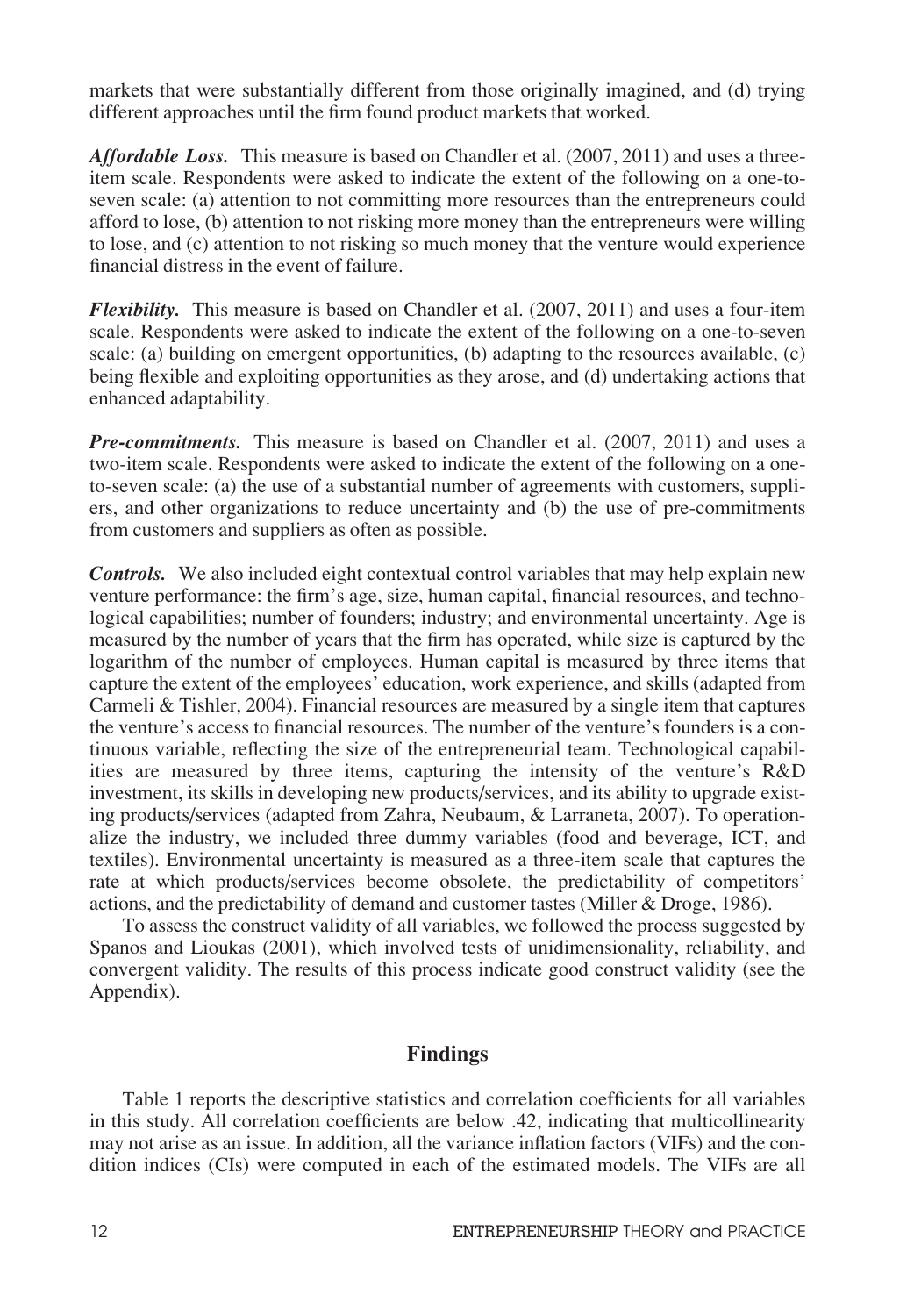| Variables              | Mean S.d.      |               |                     | $\mathcal{C}$ | 3                                                                                                                                            | 4                                                              | $\sqrt{ }$                            | $\circ$                        | $\overline{1}$                                                                                          | $\infty$                                                     | $\circ$                                                | 10                 | $\frac{1}{1}$     | 12                                   | $\tilde{1}$      | $\overline{4}$       | $15 \text{ }$      | 16      | 17   |
|------------------------|----------------|---------------|---------------------|---------------|----------------------------------------------------------------------------------------------------------------------------------------------|----------------------------------------------------------------|---------------------------------------|--------------------------------|---------------------------------------------------------------------------------------------------------|--------------------------------------------------------------|--------------------------------------------------------|--------------------|-------------------|--------------------------------------|------------------|----------------------|--------------------|---------|------|
|                        |                |               |                     |               |                                                                                                                                              |                                                                |                                       |                                |                                                                                                         |                                                              |                                                        |                    |                   |                                      |                  |                      |                    |         |      |
| l. Age                 | 5.48           |               | 60                  |               |                                                                                                                                              |                                                                |                                       |                                |                                                                                                         |                                                              |                                                        |                    |                   |                                      |                  |                      |                    |         |      |
| $2.$ Size              | $\frac{12}{1}$ |               | S.                  | 1.00          |                                                                                                                                              |                                                                |                                       |                                |                                                                                                         |                                                              |                                                        |                    |                   |                                      |                  |                      |                    |         |      |
| 3. Food and beverage   | 24             |               | $.18**$             |               | $\overline{0}$                                                                                                                               |                                                                |                                       |                                |                                                                                                         |                                                              |                                                        |                    |                   |                                      |                  |                      |                    |         |      |
| 4. ICT                 | 63             | $\frac{8}{4}$ | $\overline{13}$     |               | $-.34***$                                                                                                                                    | 00.1                                                           |                                       |                                |                                                                                                         |                                                              |                                                        |                    |                   |                                      |                  |                      |                    |         |      |
| 5. Textile             | 06             | Ģ             | $\ddot{\mathrm{c}}$ |               | $-14$<br>$-18$<br>$-18$<br>$-12$<br>$-12$<br>$-12$<br>$-17$<br>$-11$<br>$-16$<br>$-16$<br>$-16$<br>$-16$<br>$-16$<br>$-16$<br>$-16$<br>$-16$ |                                                                | 1.00                                  |                                |                                                                                                         |                                                              |                                                        |                    |                   |                                      |                  |                      |                    |         |      |
| 6. Number of founders  | 2.82           | $\ddot{30}$   | $-0.06$             |               |                                                                                                                                              | $-32***$<br>$.09$<br>$.16$                                     |                                       | 0.1                            |                                                                                                         |                                                              |                                                        |                    |                   |                                      |                  |                      |                    |         |      |
| 7. Environ. dynamism   | 4.10           | 44            |                     |               |                                                                                                                                              |                                                                | $33400$<br>$-3250$<br>$-150$<br>$-50$ |                                | 00.1                                                                                                    |                                                              |                                                        |                    |                   |                                      |                  |                      |                    |         |      |
| 8. Human capital       | 5.51           | 95            | CO.                 |               |                                                                                                                                              |                                                                |                                       | $58990$<br>$-18990$<br>$-1890$ |                                                                                                         | $\frac{1}{2}$                                                |                                                        |                    |                   |                                      |                  |                      |                    |         |      |
| 9. Financial resources | 4.55           | .56           | S.                  |               |                                                                                                                                              |                                                                |                                       |                                |                                                                                                         |                                                              | 00.1                                                   |                    |                   |                                      |                  |                      |                    |         |      |
| 10. Tech. capabilities | 5.14           | 1.29          | $\ddot{=}$          |               |                                                                                                                                              |                                                                |                                       |                                |                                                                                                         |                                                              |                                                        | 1.00               |                   |                                      |                  |                      |                    |         |      |
| 11. Product diversif.  | 32             | $\ddot{c}$    | $-02$               |               |                                                                                                                                              | $.35***$<br>$.13$<br>$.24***$<br>$.22***$<br>$-.15*$<br>$-.01$ | $-20***$<br>$-17***$<br>$-15***$      |                                |                                                                                                         | $15**$<br>$30***$<br>$-33***$<br>$-33***$<br>$12$<br>$18***$ | $.28***$                                               |                    | 1.00              |                                      |                  |                      |                    |         |      |
| 12. Experim.           | 3.50           | 92            | S                   |               |                                                                                                                                              |                                                                |                                       | $\overline{c}$                 |                                                                                                         |                                                              |                                                        | $\frac{05}{37***}$ |                   | $1.00\,$                             |                  |                      |                    |         |      |
| 13. Afford. loss       | 4.22           |               | $\ddot{\text{e}}$   |               |                                                                                                                                              |                                                                |                                       | $\overline{c}$                 |                                                                                                         |                                                              |                                                        |                    |                   |                                      | 0.001            |                      |                    |         |      |
| 14. Flexibility        | 5.21           | 85            | ō                   |               |                                                                                                                                              |                                                                |                                       | $\widetilde{\mathcal{S}}$      | $-11$<br>$-06$<br>$05$<br>$-19$<br>$-19$<br>$-19$<br>$-30$<br>$-30$<br>$-30$<br>$-30$<br>$-15$<br>$-18$ |                                                              | $-70***$<br>$-14*$<br>$-18***$<br>$-18***$<br>$-22***$ |                    | $-09$<br>$-27***$ | $-18***$<br>$-24*****$<br>$-42*****$ | $\overline{0}$ . | $\frac{1}{2}$        |                    |         |      |
| 15. Pre-commitments    | 5.39           | $\ddot{5}$    | $-10$               |               |                                                                                                                                              | $-16*$                                                         | $\odot$                               | $\overline{\mathcal{O}}$       |                                                                                                         | $\overline{4}$                                               |                                                        | $\overline{0}$     |                   |                                      | $\Xi$            |                      | 0.00               |         |      |
| 16. Perform            | 4.46           | 0.06          | $-0.3$              |               | $-0.$                                                                                                                                        | $\overline{0}$                                                 | $\overline{C}$ .                      | $-0.06$                        |                                                                                                         | $\ddot{13}$                                                  |                                                        | $.16*$             | $\frac{10*}{14}$  |                                      | $-0.09$          | $.37***$<br>$.25***$ | $.21**$<br>$.19**$ | 0.00    |      |
| 17. ROE                | 28             | Ξ             |                     | $.18***$      | $-0.06$                                                                                                                                      | $.15*$                                                         | $\overline{0}$ .                      | $-06$                          | $-13$                                                                                                   | $\overline{a}$                                               |                                                        | $\overline{0}$     |                   |                                      | $-.18**$         | $20**$               |                    | $49***$ | 1.00 |
|                        |                |               |                     |               |                                                                                                                                              |                                                                |                                       |                                |                                                                                                         |                                                              |                                                        |                    |                   |                                      |                  |                      |                    |         |      |

Descriptive Statistics and Correlations Among the Study's Variables Descriptive Statistics and Correlations Among the Study's Variables

\*\*\*p < .01; \*\*p < .05; \*p < .10. ICT, information and communications technology; ROE, return on investment. \*\*\*p < .01; \*\*p < .05; \*p < .10. ICT, information and communications technology; ROE, return on investment.

Table 1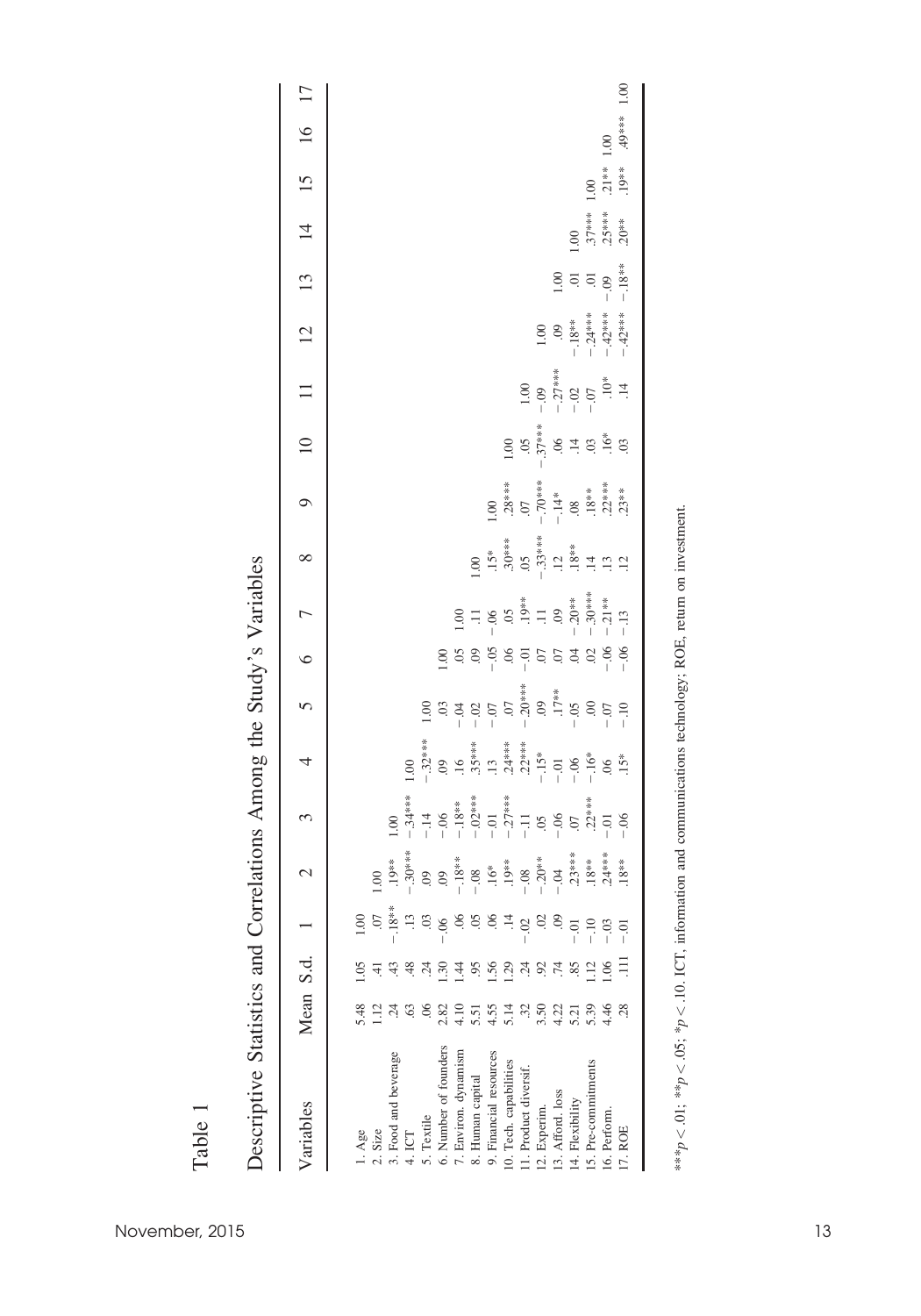below the threshold value of 10. Furthermore, the CIs are below 30 in all models. These findings further suggest that multicollinearity does not pose a problem for the results of the analysis (Netter, Kutner, Nachtsheim, & Wasserman, 1996).

Table 2 reports the results of the hierarchical ordinary least squares (OLS) regression analysis conducted to predict whether effectuation processes affect the diversification– performance relationship. The independent variables were standardized prior to the formation of interaction terms, as recommended by Aiken and West (1991). Models 1 and 7 are baseline models that consider the effect of the control and independent variables on performance. Models 2 to 5 and 8 to 11 separately introduce the interaction terms between diversification and each of the four dimensions of effectuation, giving an explanatory contribution over and above those in Models 1 and 7. Models 6 and 12 are the final models, which jointly include all interaction terms.

However, in testing our hypotheses, recalling that strategy is a choice variable in which firms "self-select" into product diversification strategies was crucial. Self-selection could lead to endogeneity issues that might affect the sign, magnitude, or statistical significance of our results. To account for potential endogeneity issues, we adopted an instrumental variable (IV) methodology, estimating a two-stage least squares (2SLS) regression. The 2SLS results (which are available on request) are very similar to the OLS results, indicating that our results are robust with regard to endogeneity concerns.

Hypothesis 1 proposes that experimentation has a positive effect on the diversification– performance relationship. The results support this hypothesis (Model 2:  $b = .207$ ,  $p < .05$ ; Model 6:  $b = .200$ ,  $p < .10$ ; Model 8:  $b = .020$ ,  $p < .05$ ; Model 12:  $b = .024$ ;  $p < .05$ ), as the moderating effect of experimentation is positive and significant. Hypothesis 2 states that diversified ventures' adoption of the affordable loss principle increases their performance. Hypothesis 2 is not supported (Model 3:  $b = -.095, p > .10$ ; Model 6:  $b = -.113, p > .10$ ; Model 9:  $b = -.004$ ,  $p > .10$ ; Model 12:  $b = -.010$ ,  $p > .10$ ). The interaction between diversification and affordable loss is insignificant. Hypothesis 3 suggests that flexibility has a positive impact on the relationship between diversification and new venture performance. Indeed, the interaction between flexibility and diversification is positive and significant (Model 4:  $b = .294$ ;  $p < .01$ ; Model 6:  $b = .273$ ;  $p < .01$ ; Model 10:  $b = .023$ ;  $p < .05$ ; Model 12:  $b = .024$ ;  $p < .05$ ) in all models, thus confirming this hypothesis. Hypothesis 4 predicts that pre-commitments improve diversification performance in new ventures. The estimated positive and significant interaction between pre-commitments and diversification provides marginal support for this hypothesis (Model 5:  $b = .178$ ;  $p < .10$ ; Model 6:  $b = .173$ ;  $p < .10$ ; Model 11:  $b = .012$ ;  $p < .10$ ; Model 12:  $b = .017$ ;  $p < .10$ ).

Finally, the effects of the controls are insignificant in Model 1, whereas size and human capital have marginally significant effects in Model 6 ( $b = .057$ ;  $p < .10$ ;  $b = -1.16$ ;  $p < 0.10$ , respectively), and financial resources have a negative significant effect in Model 6 ( $b = -.17$ ;  $p < .05$ ), strengthening the exclusion of resource-driven explanations of performance.

To further illustrate the interaction effects, we graphed the interactions in Figure 1. Figure 1 illustrates the interaction effects by plotting the regression lines between new ventures' subjective performance and product diversification for low (one standard deviation below the mean) and high values of the three dimensions of effectuation processes (i.e., experimentation, flexibility, and pre-commitments). The slopes of the regression lines were computed from the coefficients derived from the following equation: New venture performance  $= b1 + b2 *$  Product diversification.

Finally, as different studies employ different age criteria to define new ventures (e.g., Zahra et al., 2000), we shifted the cut-off from seven to six years and re-estimated the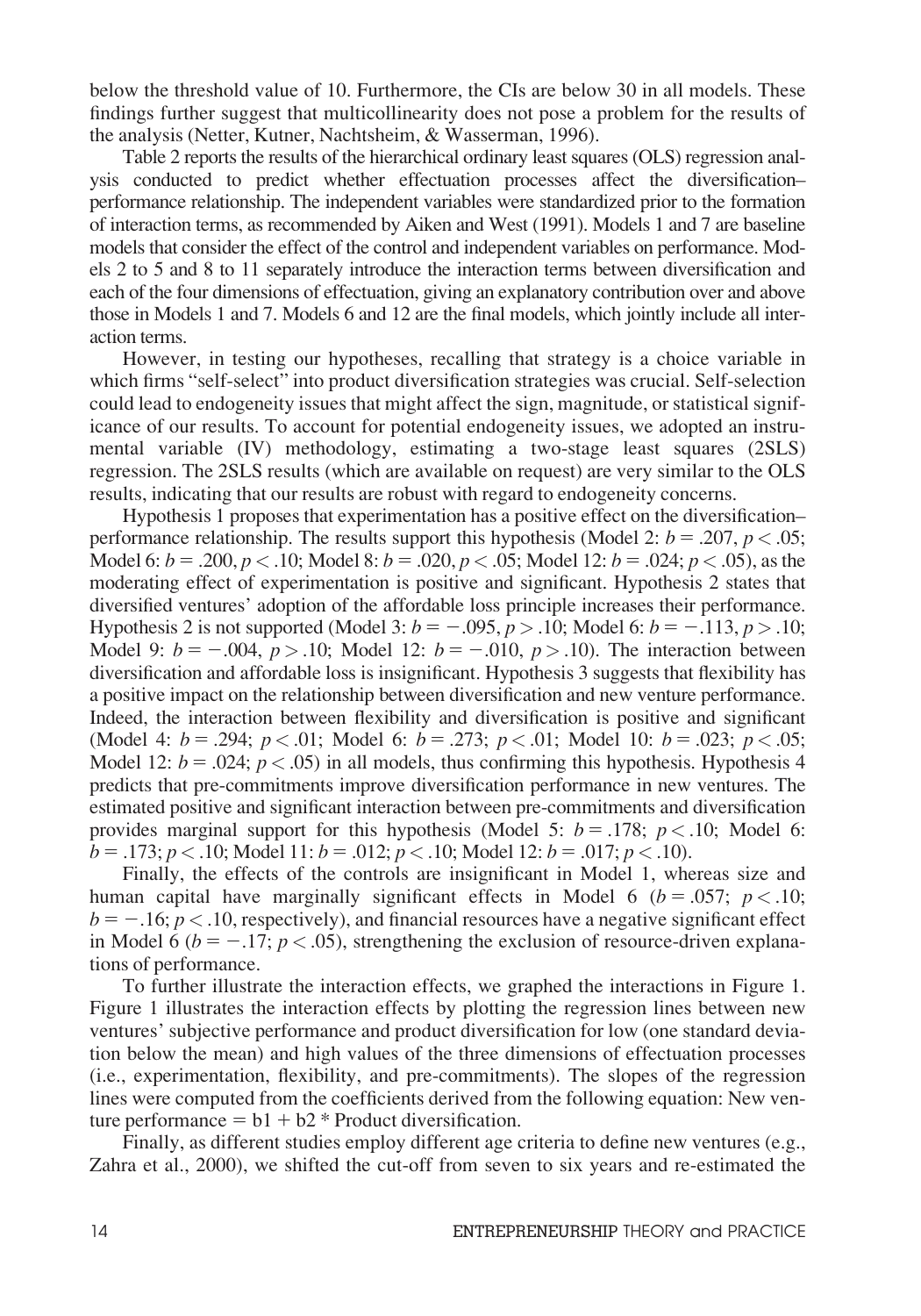|                                              |                                                                                                                                                                                                                                                                                                                                                  |                                                                                                                                                                                                                                                                                 | Performance                |                                                                                                                                                                                                                                                                                                                                                |                        |                                                                                                                                                                                                                                                                                                                                                 |                        |                         |                                                                          | Return on Investment                                 |                                                                                           |                                                                          |
|----------------------------------------------|--------------------------------------------------------------------------------------------------------------------------------------------------------------------------------------------------------------------------------------------------------------------------------------------------------------------------------------------------|---------------------------------------------------------------------------------------------------------------------------------------------------------------------------------------------------------------------------------------------------------------------------------|----------------------------|------------------------------------------------------------------------------------------------------------------------------------------------------------------------------------------------------------------------------------------------------------------------------------------------------------------------------------------------|------------------------|-------------------------------------------------------------------------------------------------------------------------------------------------------------------------------------------------------------------------------------------------------------------------------------------------------------------------------------------------|------------------------|-------------------------|--------------------------------------------------------------------------|------------------------------------------------------|-------------------------------------------------------------------------------------------|--------------------------------------------------------------------------|
|                                              | $(n = 129)$<br>Model 1                                                                                                                                                                                                                                                                                                                           | $\widehat{\infty}$<br>$\mathcal{C}$<br>$(n = 12)$<br>Model                                                                                                                                                                                                                      | $(n = 129)$<br>Model 3     | $(n = 129)$<br>Model 4                                                                                                                                                                                                                                                                                                                         | $(n = 129)$<br>Model 5 | $(n = 129)$<br>Model 6                                                                                                                                                                                                                                                                                                                          | $(n = 118)$<br>Model 7 | $(n=118)$<br>Model 8    | $(n = 118)$<br>Model 9                                                   | Model 10<br>$(n = 118)$                              | $(n = 118)$<br>Model 11                                                                   | Model 12<br>$(n = 118)$                                                  |
|                                              |                                                                                                                                                                                                                                                                                                                                                  |                                                                                                                                                                                                                                                                                 |                            |                                                                                                                                                                                                                                                                                                                                                |                        |                                                                                                                                                                                                                                                                                                                                                 |                        |                         |                                                                          |                                                      |                                                                                           |                                                                          |
| $A$ ge                                       |                                                                                                                                                                                                                                                                                                                                                  |                                                                                                                                                                                                                                                                                 | $-0.020$                   |                                                                                                                                                                                                                                                                                                                                                |                        | $-.031$                                                                                                                                                                                                                                                                                                                                         | 6500                   |                         |                                                                          |                                                      |                                                                                           | $-0.003$<br>$0.03***$                                                    |
| ood and beverage<br>size                     | $\begin{array}{c} 390 \\ 131 \\ 320 \\ -1010 \\ -1010 \\ -1011 \\ -1012 \\ -1021 \\ -1021 \\ -1021 \\ -1021 \\ -1021 \\ -1021 \\ -1021 \\ -1021 \\ -1021 \\ -1021 \\ -1021 \\ -1021 \\ -1021 \\ -1021 \\ -1021 \\ -1021 \\ -1021 \\ -1021 \\ -1021 \\ -1021 \\ -1021 \\ -1021 \\ -1021 \\ -1021 \\ -1021 \\ -1021 \\ -1021 \\ -1021 \\ -1021 \\$ | $-0.48$<br>36.0 - 11.1<br>36.0 - 11.1<br>36.0 - 11.1<br>- 10.2<br>37.0 - 12.0<br>- 10.2<br>- 10.2<br>- 10.2<br>- 10.2<br>- 10.2<br>- 10.2<br>- 10.2<br>- 10.2<br>- 10.2<br>- 10.2<br>- 10.2<br>- 10.2<br>- 10.2<br>- 10.2<br>- 10.2<br>- 10.2<br>- 10.2<br>- 10.2<br>- 10.2<br> | $.423*$                    | $\begin{array}{r} -0.53 \\ +4.65^* \\ +3.85^* \\ -0.010 \\ -0.033 \\ -0.024 \\ -1.37 \\ -1.049 \\ -1.05 \\ -1.06 \\ -1.07 \\ -1.06 \\ -1.07 \\ -1.06 \\ -1.06 \\ -1.07 \\ -1.07 \\ -1.08 \\ -1.07 \\ -1.08 \\ -1.07 \\ -1.08 \\ -1.07 \\ -1.08 \\ -1.07 \\ -1.08 \\ -1.07 \\ -1.08 \\ -1.09 \\ -1.09 \\ -1.00 \\ -1.00 \\ -1.00 \\ -1.00 \\ -$ | $\frac{10}{12}$        | $544**$                                                                                                                                                                                                                                                                                                                                         |                        |                         | $3000$<br>$-3000$<br>$-3000$<br>$-3000$<br>$-3000$<br>$-3000$<br>$-3000$ |                                                      | $\begin{array}{c} .651* \\ .607 \\ .050 \\ .021 \\ -0.05 \\ -0.03 \\ 0.02 \\ \end{array}$ |                                                                          |
|                                              |                                                                                                                                                                                                                                                                                                                                                  |                                                                                                                                                                                                                                                                                 |                            |                                                                                                                                                                                                                                                                                                                                                |                        | $\begin{array}{r} 410 \\ 620 \\ -0.08 \\ -0.05 \\ -0.04 \\ -0.04 \\ -1.49 \\ -1.49 \\ -1.49 \\ -1.49 \\ -1.49 \\ -1.49 \\ -1.49 \\ -1.49 \\ -1.49 \\ -1.49 \\ -1.49 \\ -1.49 \\ -1.49 \\ -1.49 \\ -1.49 \\ -1.49 \\ -1.49 \\ -1.49 \\ -1.49 \\ -1.49 \\ -1.49 \\ -1.49 \\ -1.49 \\ -1.49 \\ -1.49 \\ -1.49 \\ -1.49 \\ -1.49 \\ -1.49 \\ -1.49$ |                        |                         |                                                                          |                                                      |                                                                                           | $\begin{array}{c} 031 \\ 037 \\ 034 \\ -008 \\ -010 \\ 0.01 \end{array}$ |
| <b>Textile</b>                               |                                                                                                                                                                                                                                                                                                                                                  |                                                                                                                                                                                                                                                                                 | $.366 - .083$              |                                                                                                                                                                                                                                                                                                                                                | .019                   |                                                                                                                                                                                                                                                                                                                                                 |                        |                         |                                                                          |                                                      |                                                                                           |                                                                          |
| Environmental uncertainty                    |                                                                                                                                                                                                                                                                                                                                                  |                                                                                                                                                                                                                                                                                 | $-074$                     |                                                                                                                                                                                                                                                                                                                                                | $-066$<br>$-095$       |                                                                                                                                                                                                                                                                                                                                                 |                        |                         |                                                                          | $-0.007$<br>700. –                                   |                                                                                           |                                                                          |
| Number of founders                           |                                                                                                                                                                                                                                                                                                                                                  |                                                                                                                                                                                                                                                                                 | $-078$<br>$-022$<br>$-130$ |                                                                                                                                                                                                                                                                                                                                                |                        |                                                                                                                                                                                                                                                                                                                                                 |                        | $-0.00$<br>$-0.003$     |                                                                          |                                                      |                                                                                           |                                                                          |
| Human capital                                |                                                                                                                                                                                                                                                                                                                                                  |                                                                                                                                                                                                                                                                                 |                            |                                                                                                                                                                                                                                                                                                                                                | $-128$<br>-128         |                                                                                                                                                                                                                                                                                                                                                 |                        |                         |                                                                          |                                                      |                                                                                           |                                                                          |
| Financial resources                          |                                                                                                                                                                                                                                                                                                                                                  |                                                                                                                                                                                                                                                                                 |                            |                                                                                                                                                                                                                                                                                                                                                |                        |                                                                                                                                                                                                                                                                                                                                                 |                        | $-0.011$<br>$-0.016***$ |                                                                          |                                                      |                                                                                           | $-017**$                                                                 |
| Technological capabilities                   |                                                                                                                                                                                                                                                                                                                                                  | $-0.08$                                                                                                                                                                                                                                                                         | $-108$                     |                                                                                                                                                                                                                                                                                                                                                |                        | $-142*$                                                                                                                                                                                                                                                                                                                                         | $-017**$               |                         | $-0.017**$                                                               | $-0.16$ <sup>*</sup><br>$-0.15$ <sup>*</sup><br>0.46 | $-0.015*$<br>$-0.17**$<br>$0.027$                                                         | $-0.016$ *                                                               |
| Product diversification                      | .368                                                                                                                                                                                                                                                                                                                                             | .066                                                                                                                                                                                                                                                                            | .333                       |                                                                                                                                                                                                                                                                                                                                                | .368                   |                                                                                                                                                                                                                                                                                                                                                 | .029                   | $010$                   | .028                                                                     |                                                      |                                                                                           |                                                                          |
| Experimentation                              | $.637***$                                                                                                                                                                                                                                                                                                                                        | $.620***$                                                                                                                                                                                                                                                                       | $.625***$                  | $.610***$                                                                                                                                                                                                                                                                                                                                      | $.634***$              | $-601***$                                                                                                                                                                                                                                                                                                                                       | $0.68***$              | $0.68***$               | $28*8*80$                                                                | $059***$                                             | $.059***$                                                                                 | $.062***$                                                                |
| Affordable loss                              | $-064$<br>071                                                                                                                                                                                                                                                                                                                                    |                                                                                                                                                                                                                                                                                 | $-.061$                    | $-0.18$<br>.106                                                                                                                                                                                                                                                                                                                                | $-104$                 | $-0.83$                                                                                                                                                                                                                                                                                                                                         | $-015$<br>013          | $-.023*$                | $-015$<br>012                                                            | $-010$<br>014                                        |                                                                                           | $-0.011$                                                                 |
| Flexibility                                  |                                                                                                                                                                                                                                                                                                                                                  | $-172$<br>$.151$<br>$.019$                                                                                                                                                                                                                                                      | .054                       |                                                                                                                                                                                                                                                                                                                                                | $.081\,$               | $+0.0 - 0.074$                                                                                                                                                                                                                                                                                                                                  |                        |                         |                                                                          |                                                      | $-0.17$<br>0.03<br>0.00                                                                   | $\overline{011}$                                                         |
| Pre-commitments                              | $-0.017$                                                                                                                                                                                                                                                                                                                                         |                                                                                                                                                                                                                                                                                 | .006                       | $-0.58$                                                                                                                                                                                                                                                                                                                                        | $-075$                 |                                                                                                                                                                                                                                                                                                                                                 | .005                   |                         | .005                                                                     | 000                                                  |                                                                                           | $-0.004$<br>$0.24**$                                                     |
| Product diversification X<br>Experimentation |                                                                                                                                                                                                                                                                                                                                                  | $207**$                                                                                                                                                                                                                                                                         |                            |                                                                                                                                                                                                                                                                                                                                                |                        | $200*$                                                                                                                                                                                                                                                                                                                                          |                        | $.020**$                |                                                                          |                                                      |                                                                                           |                                                                          |
| Product diversification X<br>Affordable loss |                                                                                                                                                                                                                                                                                                                                                  |                                                                                                                                                                                                                                                                                 | $-0.095$                   |                                                                                                                                                                                                                                                                                                                                                |                        | $-.113$                                                                                                                                                                                                                                                                                                                                         |                        |                         | $-0.004$                                                                 |                                                      |                                                                                           | $-0.010$                                                                 |
| Product diversification ×                    |                                                                                                                                                                                                                                                                                                                                                  |                                                                                                                                                                                                                                                                                 |                            | 294 ***                                                                                                                                                                                                                                                                                                                                        |                        | $.273***$                                                                                                                                                                                                                                                                                                                                       |                        |                         |                                                                          | $.023**$                                             |                                                                                           | $.024**$                                                                 |
| Flexibility                                  |                                                                                                                                                                                                                                                                                                                                                  |                                                                                                                                                                                                                                                                                 |                            |                                                                                                                                                                                                                                                                                                                                                |                        |                                                                                                                                                                                                                                                                                                                                                 |                        |                         |                                                                          |                                                      |                                                                                           |                                                                          |
| Product diversification ×<br>Pre-commitments |                                                                                                                                                                                                                                                                                                                                                  |                                                                                                                                                                                                                                                                                 |                            |                                                                                                                                                                                                                                                                                                                                                | .178*                  | $.173*$                                                                                                                                                                                                                                                                                                                                         |                        |                         |                                                                          |                                                      | $.012*$                                                                                   | $.017*$                                                                  |
|                                              | .238                                                                                                                                                                                                                                                                                                                                             | .346                                                                                                                                                                                                                                                                            | 244                        | .298                                                                                                                                                                                                                                                                                                                                           | .258                   | .334                                                                                                                                                                                                                                                                                                                                            | .281                   | 375                     | .283                                                                     | .319                                                 | .309                                                                                      | .357                                                                     |
| $\Delta R^2$                                 |                                                                                                                                                                                                                                                                                                                                                  | $.108**$                                                                                                                                                                                                                                                                        | .006                       | $.060***$                                                                                                                                                                                                                                                                                                                                      | $.019*$                | ****000.                                                                                                                                                                                                                                                                                                                                        |                        | $.94**$                 | .002                                                                     | $0.38***$                                            | $.028*$                                                                                   | $.077**$                                                                 |
|                                              | $2.357***$                                                                                                                                                                                                                                                                                                                                       | $3.664***$                                                                                                                                                                                                                                                                      | $2.260***$                 | $2.978***$                                                                                                                                                                                                                                                                                                                                     | $2.430***$             | $2.881***$                                                                                                                                                                                                                                                                                                                                      | 2.654***               | 3.751***                | $2.479***$                                                               | $2.951***$                                           | $2.871***$                                                                                | 2.866***                                                                 |
|                                              |                                                                                                                                                                                                                                                                                                                                                  |                                                                                                                                                                                                                                                                                 |                            |                                                                                                                                                                                                                                                                                                                                                |                        |                                                                                                                                                                                                                                                                                                                                                 |                        |                         |                                                                          |                                                      |                                                                                           |                                                                          |

Hierarchical OLS Regression on New Venture Performance Hierarchical OLS Regression on New Venture Performance

\*\*\* $p < .01$ ; \*\* $p < .05$ ; \* $p < .10$ . ICT, information and communications technology. \*\* $p < 0.01$ ; \*\* $p < 0.05$ ; \* $p < 1.0$ . ICT, information and communications technology.

Table 2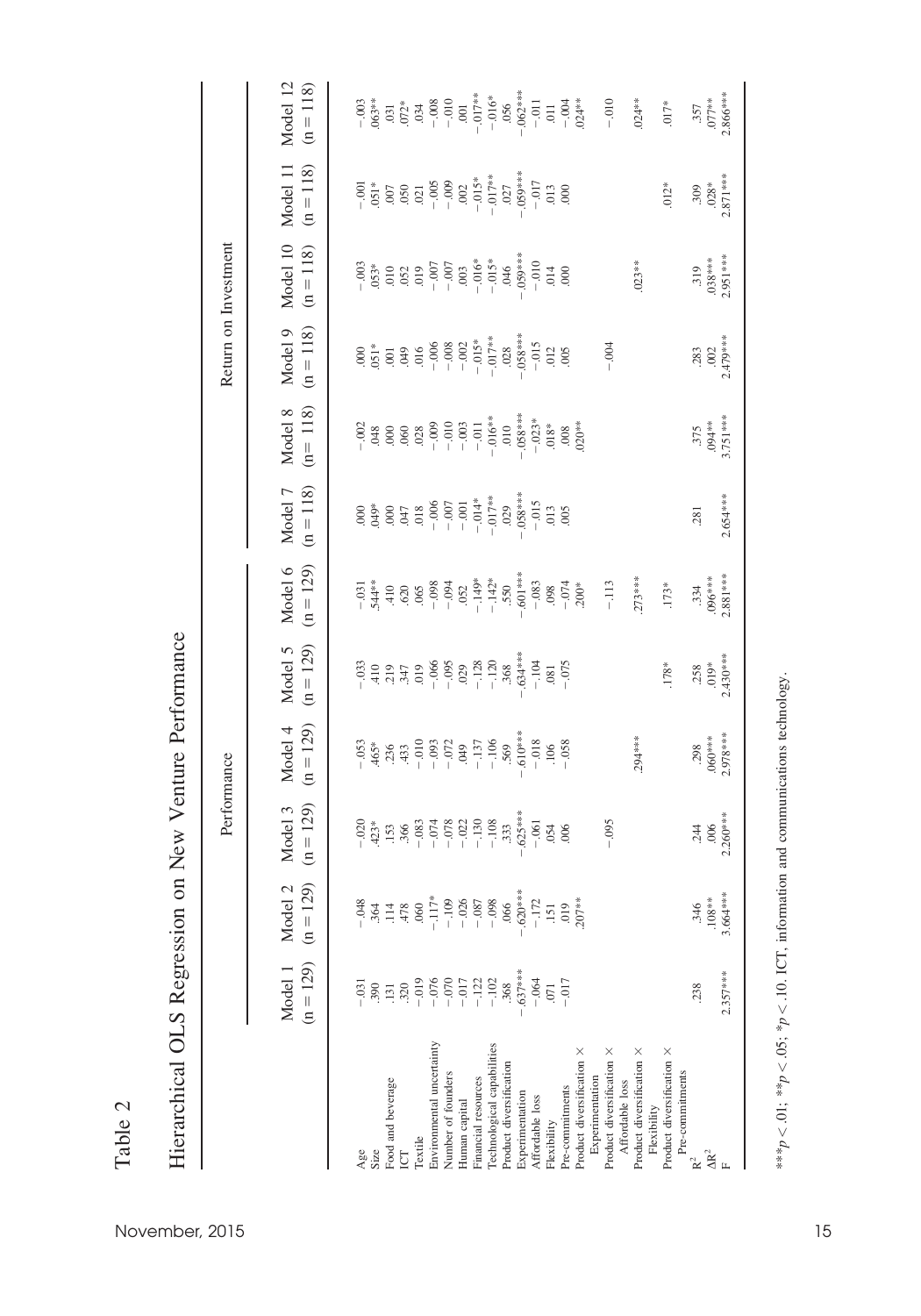Figure 1



Interaction Effects of Effectuation Processes on Performance

regression analyses to further check the robustness of our results. The results are similar to those presented in Table 2.

# Discussion

In this study, we applied the theoretical lens of effectuation to new venture product diversification and investigated the moderating effects of effectuation processes on the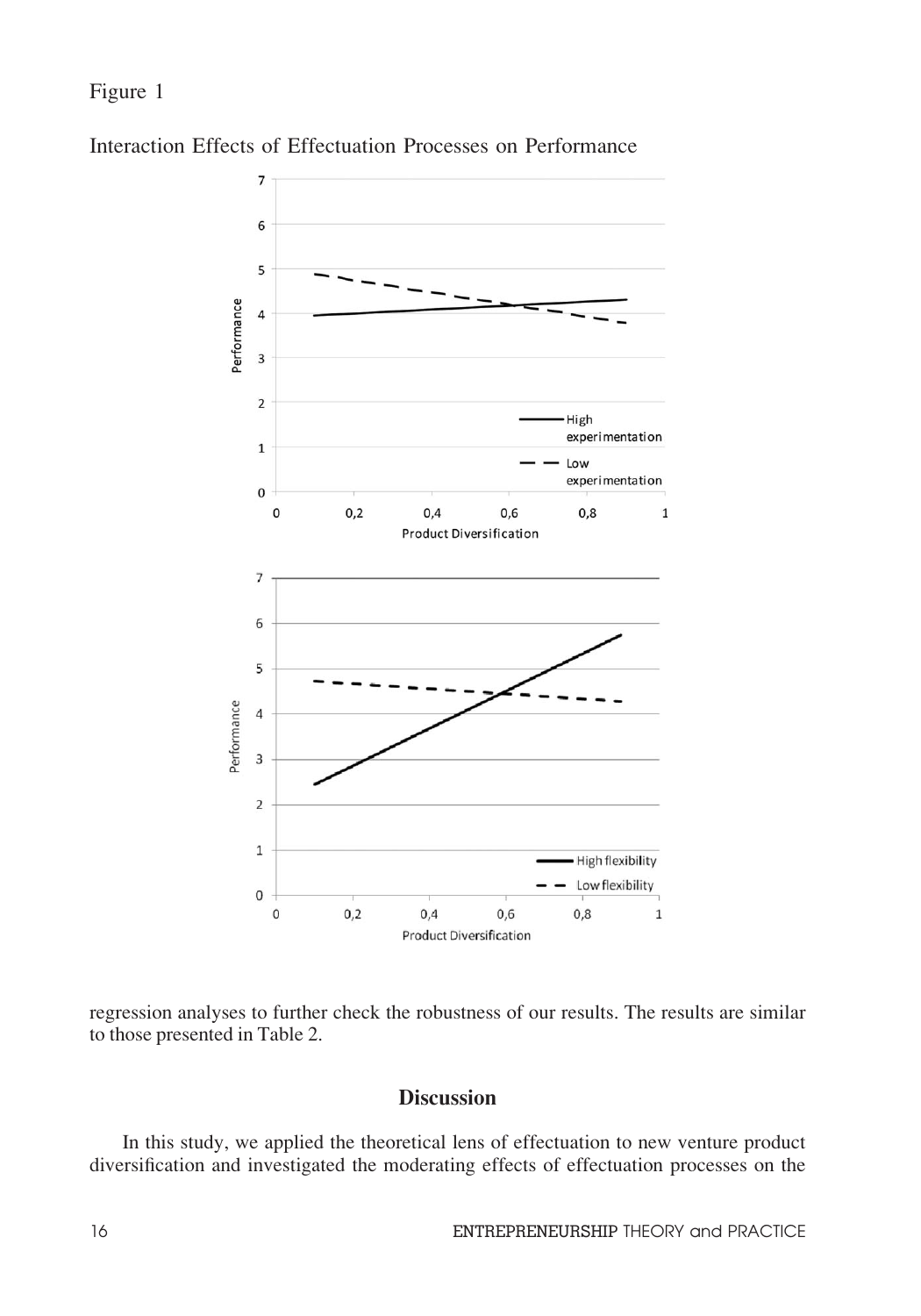diversification–performance relationship. Effectuation was conceptualized along four key dimensions: experimentation, affordable loss, flexibility, and pre-commitments (Chandler et al., 2007, 2011). The results demonstrate that, with the exception of affordable loss, effectuation processes strengthen the effects of diversification on new venture performance.

Concerning experimentation, the results reveal positive moderating effects. Entering diverse product markets likely increases the complexity faced by new ventures and renders the relationships among diverse choices not merely uncertain but unknown. Under such conditions, experimentation can assist firms in gathering customer and market feedback (Nicholls-Nixon et al., 2000) and generate learning-by-doing (Huber, 1991), which they can then use to update their product market choices and to derive performance benefits (Gruber, Mac-Millan, & Thompson, 2008; Lichtenstein, Dooley, & Lumpkin, 2006; Minniti & Bygrave, 2001). Thus, our findings refine previous arguments in favor of experimentation in new ventures (e.g., Brinkmann et al., 2010) by putting them in the context of product diversification. They show that new ventures, when diversifying, can benefit from experimental action, as a means of coping with complexity and uncertainty, which are likely to prevent such ventures from evaluating a priori which businesses are appropriate for them.

Regarding affordable loss, our findings show insignificant effects, which appears to contradict previous arguments in favor of affordable loss in other settings (Brettel et al., 2012; Chandler et al., 2011; Wiltbank et al., 2009). However, the context is different here, as we are concerned with product diversification in new ventures that have survived. These ventures have likely eliminated the risk of being out of the game and have diversified by spending less than they could afford to lose, or they have been lucky enough to survive, even though they have undertaken the risk to diversify by spending more than they could afford to lose. As a result, these new ventures may form a context where affordable loss works in both ways. Therefore, this topic should be further investigated in an experimental setting in which differences in risk perceptions might be more easily understood (Read et al., 2009) in association with outcomes.

Flexibility is found to positively moderate the diversification–performance relationship. Flexibility, which can promote improvisation (Vera & Crossan, 2005), appears to facilitate diversified new ventures' efforts to cope with unpredictable factors, to make adjustments as necessary, and to achieve higher performance (Loch, Solt, & Bailey, 2008). Thus, our finding corroborates the argument of Wernerfelt and Karnani (1987) that flexibility is more attractive under high degrees of uncertainty, such as diversification, enabling the firms to reduce risk. It also extends Sapienza et al.'s (2004) contention, referring to internationalization, and shows that flexibility is beneficial for the outcomes of strategic action in the context of product diversification. The finding of a positive, though marginally significant, moderating effect of pre-commitments supports their value for diversification. This finding is in line with the arguments of prior researchers (e.g., Cesaroni, 2004; Chandler et al., 2007, 2011) that partnerships constitute a critical asset for firms because they allow them to acquire access to complementary resources, to increase their legitimacy, and/or to share the responsibility of a specific action with other stakeholders.

Overall, our results provide evidence that effectuation moderates the diversification– performance relationship, such that diversified new ventures using the effectuation processes of experimentation, flexibility, and pre-commitments perform better than others. To the best of our knowledge, these findings are unique in the literature. They have important theoretical implications, as they challenge prior suggestions regarding the diversification–performance relationship in established firms. Previous studies suggest that successful diversifiers are those who engage in planning and predictions to uncover the traits of the target markets and the resources that are worth replicating or that need to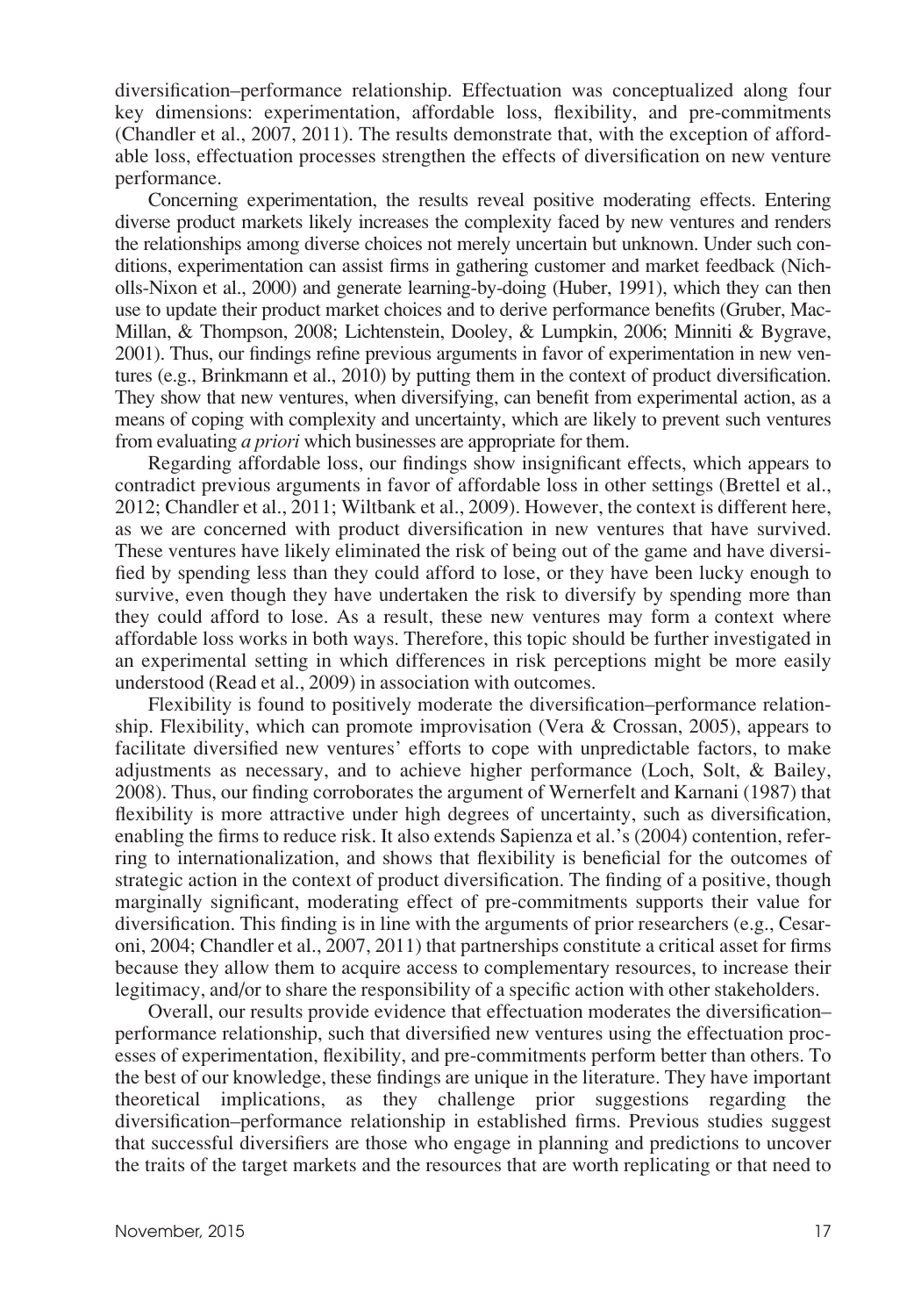be modified to be applicable to these markets to achieve economies of scope (Kumar, 2009; Markides & Williamson, 1994). Our findings cast doubt on the value of planning in the context of new ventures. They instead indicate that successful young diversifiers are those entering diverse product markets based on experimentation while maintaining the flexibility to make adjustments as necessary and taking advantage of pre-commitments in a process of gaining economies of scale and control rather than predicting the future. Of course, these findings do not imply that new ventures have no need for planning and prediction. As soon as valid market information is available through experimentation, effectuation processes may be combined with planning approaches to boost successful diversification. However, these three effectuation processes appear capable of helping new ventures overcome problems associated with the lack of resources or past records and the uncertainty created by product diversification. To draw wider conjectures, the use of these effectuation processes could be linked with successful diversification under conditions of limited resources and uncertainty beyond the context of new ventures. Thus, apart from contributing to our understanding of the underexplored diversification–performance relationship in new ventures, our findings could provide the diversification literature with promising avenues for future research involving effectuation modifications.

In addition, our findings contribute to the burgeoning effort in the literature to shift the effectuation stream from a nascent to a more advanced phase (Perry et al., 2012) in several ways. First, they strengthen the findings of recent empirical studies indicating that effectuation may affect firm performance (e.g., Fischer & Reuber; 2011; Read et al., 2009). In doing so, they contribute to the expansion of effectuation from a theory describing entrepreneurial behavior (e.g., Dew et al., 2009; Read et al.; Sarasvathy & Dew, 2005; Wiltbank et al., 2009) to a theory explaining performance variances. Furthermore, by providing evidence of the moderating effects of effectuation on the diversification–performance relationship, our findings provide evidence not on whether but on how effectuation processes affect performance. Thus, they contribute to a deeper understanding of the workings of effectuation in the context of new venture strategic decision making under uncertainty. Second, our findings provide a quantitative, empirical foundation for the discussion on effectuation, which—to a great extent—has been conceptual or qualitative in nature (Harmeling et al., 2004; Sarasvathy & Kotha, 2001). In this study, we adopt the quantitative measure of effectuation developed by Chandler et al. (2007, 2011), which captures effectuation as a formative construct composed of reflective subconstructs. Our findings concerning the effects of effectuation on diversification outcomes provide confirmatory evidence that supports the formative nature of effectuation, as the inclusion of outcome variables is argued to serve as a gauge of the nomological validity of formative constructs (MacKenzie, Podsakoff, & Jarvis, 2005). Finally, our finding regarding the insignificant effect of affordable loss contributes to the ongoing debate in the literature regarding the identification of the most relevant subcomponents of effectuation (Perry et al., 2012). This finding indicates, first, that a new measure could incorporate other elements that might be central to effectuation (e.g., beginning with a given set of means) and, second, that the identification of the most relevant subcomponents could be context-specific, meaning that different dimensions are more relevant in the context of product diversification than in other contexts.

The specific results have important practical implications for entrepreneurs facing diversification decisions, who should bear in mind that "the true method of knowledge is experiment" (Blake, 1788) and that "those who learned to improvise most effectively and collaborate have prevailed" (Darwin, 1859). The main implication is that, in an effort towards successful diversification, entrepreneurs need to experiment and remain flexible to adjust to unexpected situations while securing pre-commitments with self-selected stakeholders. Engaging in experimentation will provide rapid access to information and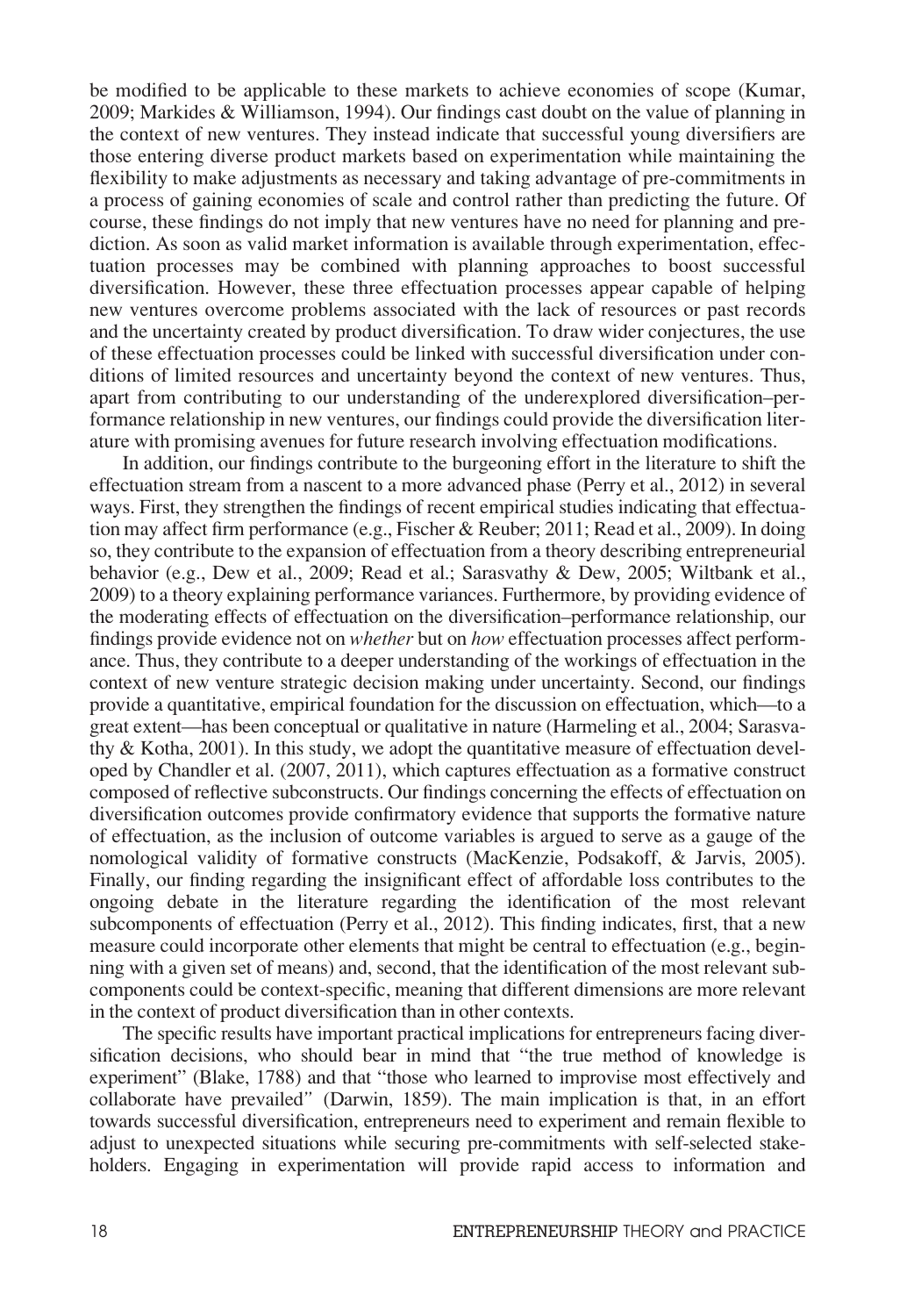knowledge, thereby allowing entrepreneurs to determine the best markets for their given means, which may even be artificially created by the venture's actions. By contrast, if gaps in the market and valuable resources are the starting point for diversification, then it is much more probable that entrepreneurs will spend time evaluating market opportunities that they will likely never act on due to limited resources. In addition, expert entrepreneurs should strive for flexibility to benefit from shorter periods of instability by making rapid and effective changes. Such a benefit would likely enable entrepreneurs to reduce the potential costs of adaptation and to be successful in entering new businesses. Finally, expert entrepreneurs should benefit from interacting early and forging partnerships with customers, suppliers, and even prospective competitors. By securing pre-commitments with self-selected shareholders, they will be able to overcome many of the hurdles associated with the uncertainty that accompanies new business entry and to spread risk among their partners.

However, the results should be evaluated in light of the study's limitations. First, this study is based on cross-sectional data, meaning that no causal implications can be drawn. We accounted for potential endogeneity issues by adopting an IV methodology and obtained results similar to OLS. However, future research may benefit from a longitudinal research design that would reveal specific cause-and-effect associations between variables over time. Second, following prior studies (e.g., Brettel et al., 2012), we used outcome-related measures of performance. Although such measures are well established and appropriate, future studies could incorporate more means-related measures (Brettel et al.; Sarasvathy, 2008), such as the human capital characteristics of the entrepreneurs. Third, the results are based on data from ventures that have survived and could be subject to "survivor bias." We examined ventures that are, on average, 5.5 years old, and firm failure rates decline between year three and seven, according to Agarwal and Gort (2002); nevertheless, future studies could also retrieve data on failed ventures. Failed diversified ventures may present different behavioral patterns than survivor firms; thus, comparisons between the two groups may allow for a more insightful understanding of the relationship examined. Fourth, we should acknowledge that the results might be culture- or countryspecific because they are based solely on data from Greece. As Brinkmann et al. (2010) highlight, in cultures with higher levels of uncertainty avoidance, as is the case in Greece (Hofstede, Hofstede, & Minkov, 2010), the benefit of planning is significantly reduced. In addition, Greece has undergone a serious economic crisis. Although the data collection was conducted at the beginning of the crisis, when the business world in Greece had not yet realized the extent of this phenomenon and its impact on future firm performance, the economic recession may have an impact on the external validity of our results. Therefore, the adoption of a cross-country research design could provide an interesting avenue for future research, as it could reveal the different effect of contextual dimensions on the value of planning and effectuation processes. Finally, future research could account for potential interdependencies among the four dimensions of effectuation processes. For example, pre-commitments with partners likely affect experimentation, as they may limit the venture's operations within the boundaries of a potential cooperative relationship. The examination of such interdependencies could provide an interesting avenue for future research; however, such an examination was outside the scope of the current study.

#### Concluding Comments

In summary, in this study, we sought to investigate the impact of effectuation processes on the relationship between product diversification and performance in the context of new ventures. The concept of effectuation offers a framework for explaining new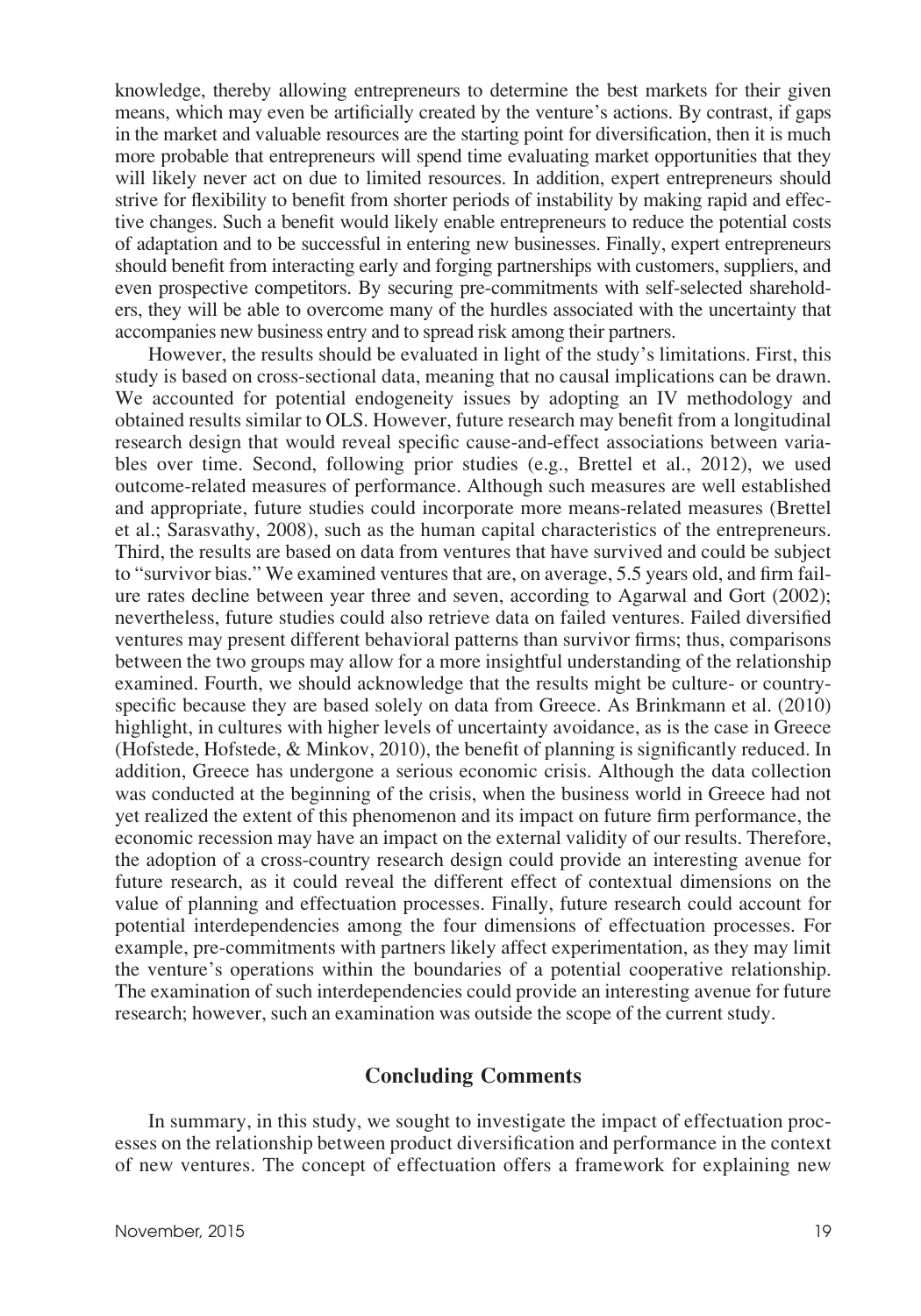ventures' strategies that entail substantial uncertainty. We hope that this study will encourage researchers to consider two important issues as they advance their research. The first issue concerns transferring effectuation from the field of new venture creation to other areas of entrepreneurship research, adhering to the original understanding of effectuation, as introduced by Sarasvathy (2001), but applying it to interpret complex entrepreneurial phenomena that may arise during a venture's lifetime, such as the venture's involvement in international markets or radical innovation. The second is to appreciate the important tools for measuring effectuation that have been developed in the literature. Although they constitute original and likely imperfect conceptualizations of a complex concept, these tools may provide an important basis for further quantitative empirical research, which is necessary to move effectuation research from a nascent to a more advanced state.

# Appendix

# Table A.1

#### T-tests of Nonresponse Bias

|                         | $t$ -value | df  | $p$ -value |
|-------------------------|------------|-----|------------|
|                         |            |     |            |
| Age                     | 1.155      | 520 | .25        |
| Size                    | .858       | 520 | .39        |
| Product diversification | 1.004      | 520 | .32        |
| <b>ROE</b>              | $-1.127$   | 379 | .26        |

df, degrees of freedom; ROE, return on investment.

#### Table A.2

#### Measures and Tests of Unidimensionality

| Construct              | <b>Effectuation</b> processes                                                                                                              |                             |
|------------------------|--------------------------------------------------------------------------------------------------------------------------------------------|-----------------------------|
|                        | <b>Items</b>                                                                                                                               | First-order factor loadings |
|                        | Please indicate the degree to which you<br>agree or disagree with each of the follow-<br>ing statements (1=not at all vs. 7=very<br>much): |                             |
| <b>Experimentation</b> | We experimented with different product<br>markets till finding product market(s) that<br>worked                                            | $.734***$                   |
|                        | The product market $(s)$ that we now serve are<br>essentially the same as originally<br>conceptualized                                     | .652                        |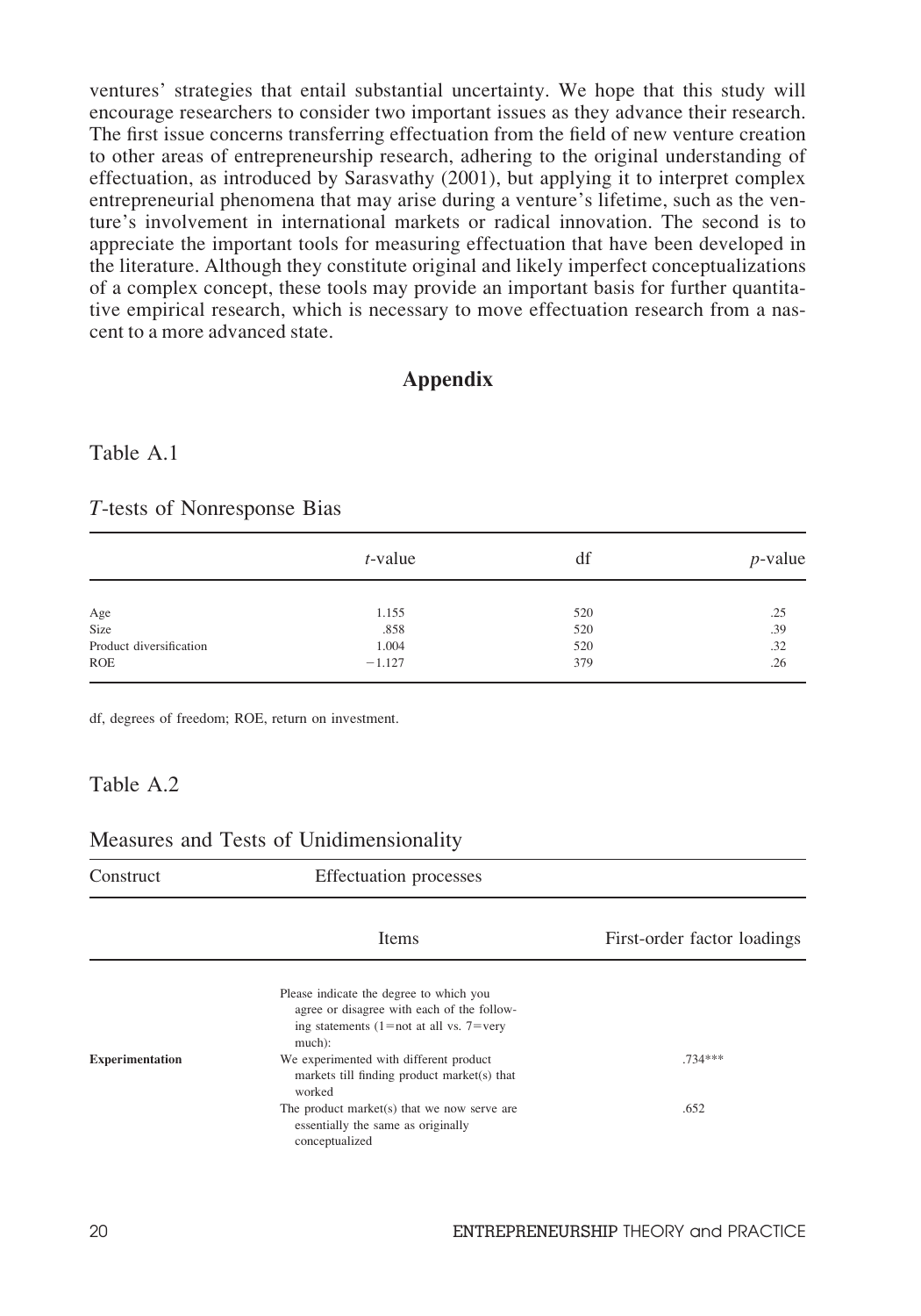# Table A.2

# Continued

| Construct                     | <b>Effectuation</b> processes                                                                                                                                                                       |                                |
|-------------------------------|-----------------------------------------------------------------------------------------------------------------------------------------------------------------------------------------------------|--------------------------------|
|                               | Items                                                                                                                                                                                               | First-order factor loadings    |
|                               | The product market $(s)$ that we now serve are<br>substantially different than we first imag-                                                                                                       | .571                           |
|                               | ined (reverse coding)<br>We tried a number of different approaches                                                                                                                                  | .673                           |
| <b>Affordable loss</b>        | till finding product market(s) that worked<br>We were careful not to commit more resour-<br>ces than we could afford to lose                                                                        | .794***                        |
|                               | We were careful not to risk more money<br>than we were willing to lose                                                                                                                              | .650                           |
|                               | We were careful not to risk so much money<br>that the venture will be in a real financial<br>problem if things didn't work out                                                                      | .590                           |
| Flexibility                   | We allowed product market(s) to evolve as<br>opportunities emerged                                                                                                                                  | $.710***$                      |
|                               | We adapted what we were doing to the<br>resources we had                                                                                                                                            | .589                           |
|                               | We were flexible and took advantage of<br>opportunities as they arose                                                                                                                               | .714                           |
|                               | We avoided courses of action that restricted<br>our flexibility                                                                                                                                     | .613                           |
| <b>Pre-commitments</b>        | We used a substantial number of agreements<br>with customer, suppliers, and other organ-<br>izations and people to reduce the amount<br>of uncertainty                                              | .839***                        |
|                               | We used pre-commitments from customers<br>and suppliers as often as possible<br>Summary Statistics: N = 143; $X^2$ (59) = 122.509; p <.001; CFI = .911; RMR = .073; RMSEA = .058                    | .644                           |
|                               | New Venture                                                                                                                                                                                         |                                |
| Construct                     | Performance                                                                                                                                                                                         |                                |
|                               | Items                                                                                                                                                                                               | First-order<br>factor loadings |
|                               |                                                                                                                                                                                                     |                                |
|                               | Please rate the performance of your<br>venture over the last three years<br>compared with that of your main<br>competitors in each of the following<br>$(1 = much inferior vs. 7 = much superior):$ |                                |
| Performance                   | Sales<br>Profitability<br>Sales growth                                                                                                                                                              | $.631***$<br>.690<br>.765      |
|                               | Profit growth<br>Market share growth                                                                                                                                                                | .821<br>.707                   |
| $RMR = .063$ ; $RMSEA = .074$ | Summary Statistics: $N = 143$ ; $X^2$ (5) = 8.534; $p < .001$ ; CFI = .925;                                                                                                                         |                                |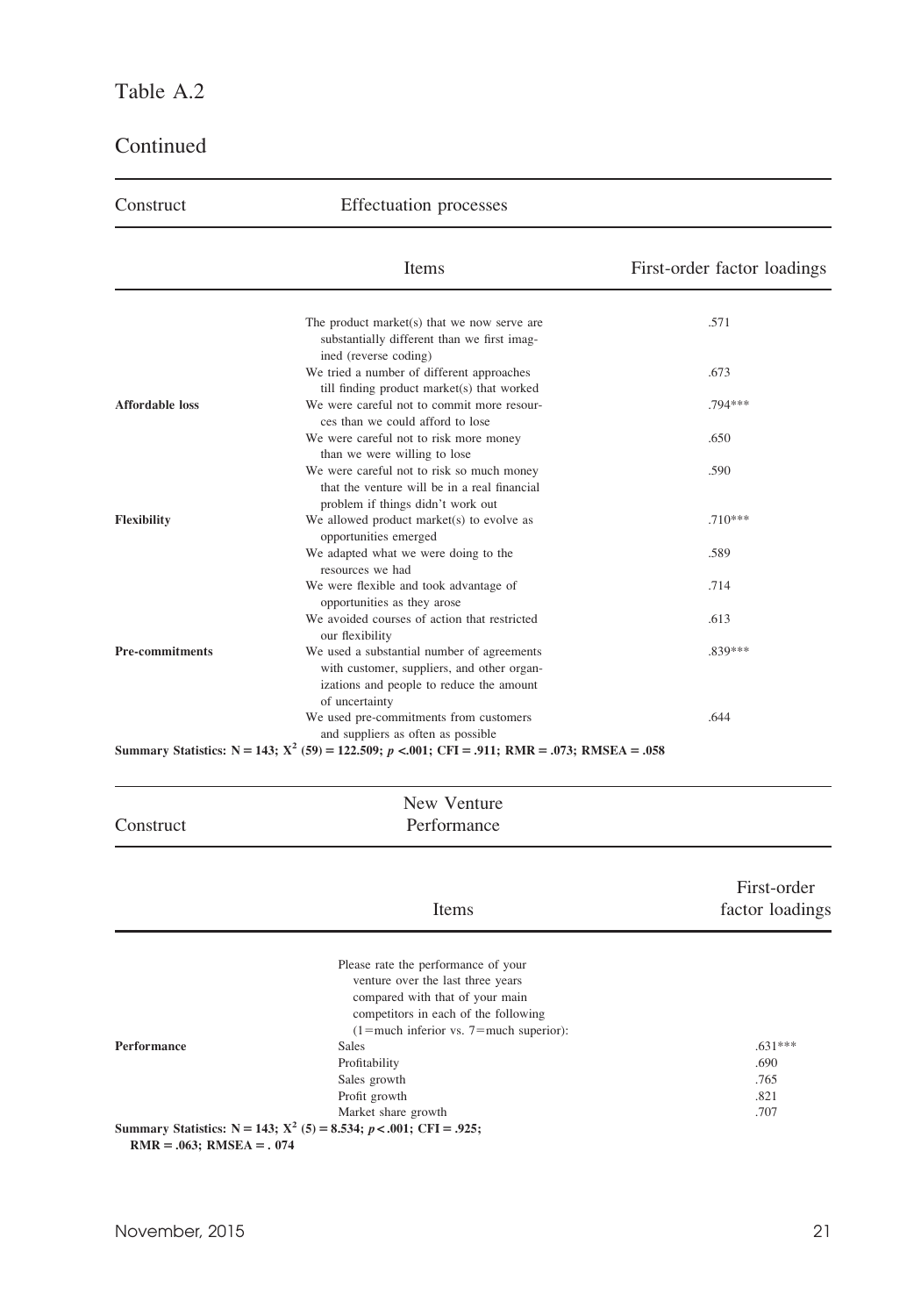|                               | Control                                                                                                                                                                                                                                                                                                                                                                                                                               |                                   |
|-------------------------------|---------------------------------------------------------------------------------------------------------------------------------------------------------------------------------------------------------------------------------------------------------------------------------------------------------------------------------------------------------------------------------------------------------------------------------------|-----------------------------------|
| Construct                     | variable                                                                                                                                                                                                                                                                                                                                                                                                                              |                                   |
|                               | Items                                                                                                                                                                                                                                                                                                                                                                                                                                 | First-order<br>factor loadings    |
| Human<br>capital              | Please indicate the degree to which you agree or disagree<br>with each of the following statements $(1 = not at all$<br>vs. $7 = \text{very much}$ :<br>Employees have suitable education to fulfil their<br>jobs successfully<br>Employees hold suitable work experience for<br>accomplishing their jobs successfully<br>Employees are well-skilled professionally to<br>accomplish their jobs successfully                          | $.854***$<br>$.754***$<br>.744*** |
| $RMR = .064$ ; $RMSEA = .061$ | Summary statistics: $N = 143$ ; $X^2$ (2) = 5.533; $p = .063$ ; CFI = .983;                                                                                                                                                                                                                                                                                                                                                           |                                   |
| Construct                     | Control<br>variable                                                                                                                                                                                                                                                                                                                                                                                                                   |                                   |
|                               | Items                                                                                                                                                                                                                                                                                                                                                                                                                                 |                                   |
| <b>Financial</b><br>resources | Please rate your venture's skill in the following<br>area relative to your main competitors. In rating<br>your venture's skills please focus on the past three<br>years $(1)$ = much inferior vs. 7 = much superior):<br>Access to financial resources                                                                                                                                                                                |                                   |
| Construct                     | Control<br>variable                                                                                                                                                                                                                                                                                                                                                                                                                   |                                   |
|                               | Items                                                                                                                                                                                                                                                                                                                                                                                                                                 | First-order<br>factor loadings    |
| Technological<br>capabilities | Please rate your venture's skill in the following area<br>relative to your main competitors. In rating your<br>venture's skills please focus on the past three years<br>$(1 = much inferior vs. 7 = much superior):$<br>Level of investment in applied R&D<br>Skill to develop new products/services<br>Ability to upgrade existing products/services<br>Summary statistics: $N = 140$ ; $X^2$ (2) = 5.154; $p = .076$ ; CFI = 1.000; | $.806***$<br>.855***<br>$.793***$ |
| $RMR = .031$ ; RMSEA = .024   |                                                                                                                                                                                                                                                                                                                                                                                                                                       |                                   |

All loadings significant at  $p < .01$ 

\*\*\*Loading fixed to 1 for identification purposes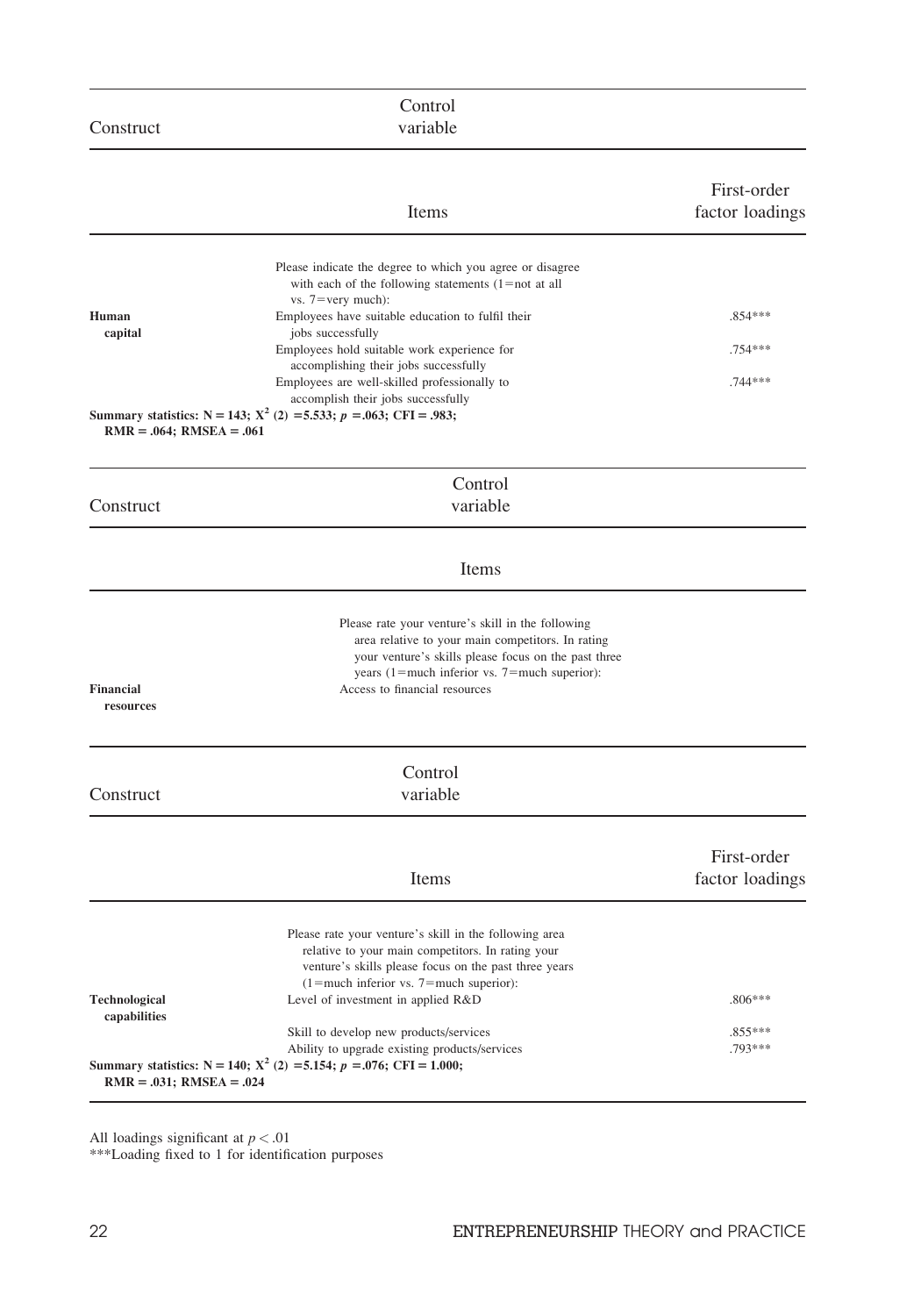# Table A.3

|                            | <b>Construct reliability</b> | Cronbach's alpha | Variance extracted |
|----------------------------|------------------------------|------------------|--------------------|
|                            |                              |                  |                    |
| Experimentation            | .782                         | .766             | .458               |
| Affordable loss            | .801                         | .792             | .467               |
| Flexibility                | .768                         | .747             | .489               |
| Pre-commitments            | .708                         | .703             | .559               |
| New venture performance    | .850                         | .846             | .527               |
| Human capital              | .913                         | .819             | .478               |
| Technological capabilities | .778                         | .857             | .439               |
| Environmental uncertainty  | .732                         | .802             | .477               |

# Reliability and Convergent Validity Tests

# **REFERENCES**

Agarwal, R. & Gort, M. (2002). Firm product life cycles and firm survival. American Economic Review, 92(2), 184–190.

Aiken, L.S. & West, S.G. (1991). Multiple regression: Testing and interpreting interactions. Newbury Park, CA: Sage.

Alvarez, S. & Busenitz, L. (2001). The entrepreneurship of resource based theory. Journal of Management, 27, 755–775.

Ansoff, I. (1957). Strategies for diversification. Harvard Business Review, 35(5), 113–124.

Arend, R., Saroogi, H., & Burkemper, A. (2015). Effectuation as ineffectual? Applying the 3E theoryassessment framework to a proposed new theory of entrepreneurship. Academy of Management Review, 40, 630–651.

Asker, J., Farre-Mensa, J., & Ljungqvist, A. (2012). Comparing the investment behavior of public and private firms. Working paper. Cambridge, MA: National Bureau of Economic Research.

Baysinger, B. & Hoskisson, R.E. (1989). Diversification strategy and R&D intensity in multiproduct firms. Academy of Management Journal, 32, 310–332.

Berry, C.H. (1975). Corporate growth and diversification. Princeton, NJ: Princeton University Press.

Bhidé, A. (2000). The origin and evolution of new businesses. New York: Oxford University Press.

Blake, W. (1788). All religions are one. Copy A: Plate 1. London: Blake.

Brettel, M., Mauer, R., Engelen, A., & Kupper, D. (2012). Corporate effectuation: Entrepreneurial action and its impact on R&D project performance. Journal of Business Venturing, 27(2), 167–184.

Brinkmann, J., Grichnik, D., & Kapsa, D. (2010). Should entrepreneurs plan or just storm the castle? A meta-analysis on contextual factors impacting the business planning–performance relationship in small firms. Journal of Business Venturing, 25, 24–40.

Carmeli, A. & Tishler, A. (2004). The relationship between intangible organizational elements and organizational performance. Strategic Management Journal, 25(13), 1257–1278.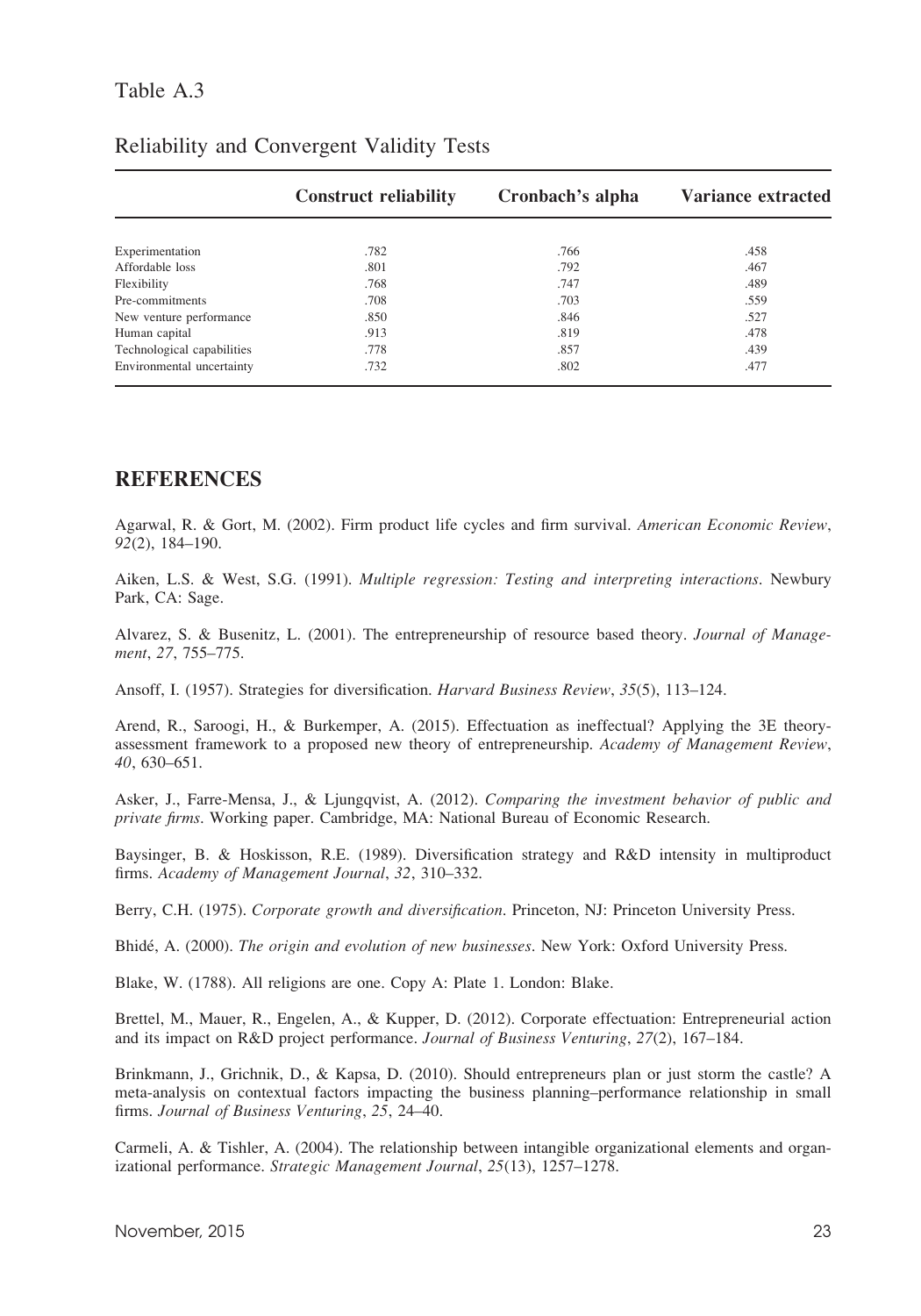Caves, R.E., Porter, M.E., & Spence, A.M. (1980). Competition in the open economy. Cambridge, MA: Harvard University Press.

Cesaroni, F. (2004). Technological outsourcing and product diversification: Do markets for technology affect firms' strategies? Research Policy, 33(10), 1547–1564.

Chandler, G.N., DeTienne, D.R., McKelvie, A., & Mumford, T.V. (2011). Causation and effectuation processes: A validation study. Journal of Business Venturing, 26(3), 375–390.

Chandler, G.N., DeTienne, D.R., & Mumford, T.V. (2007). Causation and effectuation: Measurement development and validation. Frontiers of Entrepreneurship Research, 27(13), article 3.

Chandler, G.N. & Hanks, S.H. (1993). Measuring the performance of emerging businesses: A validation study. Journal of Business Venturing, 8, 391–408.

Chandra, Y. & Yang, S. (2011). Managing disruptive innovation: Entrepreneurial strategies and tournaments for corporate longevity. Journal of General Management, 37(2), 23–50.

Chang, S.C. & Wang, C.F. (2007). The effect of product diversification strategies on the relationship between international diversification and firm performance. Journal of World Business, 42(1), 61-79.

Chang, S-J, van Witteloostuijn, A., & Eden, L. (2010). From the editors: Common method variance in international business research. Journal of International Business Studies, 47, 178–184.

Chatterjee, S. & Wernerfelt, B. (1991). The link between resources and type of diversification: Theory and evidence. Strategic Management Journal, 12(1), 33–48.

Chesbrough, H.W. (2010). Business model innovation: It's not just about technology anymore. Strategy and Leadership, 35, 12–17.

Coad, A. & Guenther C. (2013). Diversification patterns and survival as firms mature. Small Business Economics, 42, 633–649.

Corner, P.D. & Ho, M. (2010). How opportunities develop in social entrepreneurship. Entrepreneurship Theory and Practice, 34(4), 635–659.

Darwin, C. (1859). The origins of species. London: John Murray, Albemarle Street.

Delmar, F. & Shane, S. (2003). Does business planning facilitate the development of new ventures? Strategic Management Journal, 24(12), 1165–1186.

Dew, N., Read, S., Sarasvathy, S.D., & Wiltbank, R. (2009). Effectual versus predictive logics in entrepreneurial decision-making: Differences between experts and novices. Journal of Business Venturing, 24(4), 287–309.

Dimov, D. (2010). Nascent entrepreneurs and venture emergence: Opportunity confidence, human capital, and early planning. Journal of Management Studies, 47, 1123–1153.

Fischer, E. & Reuber, A.R. (2011). Social interaction via new social media: (How) can interactions on Twitter affect effectual thinking and behavior? Journal of Business Venturing, 26(1), 1–18.

Goll, I. & Sambharya, R.B. (1998). Rational model of decision-making, strategy and firm performance. Scandinavian Journal of Management, 14(4), 479–492.

Gruber, M., MacMillan, I.C., & Thompson, J.D. (2008). Look before you leap: Market opportunity identification in emerging markets. Management Science, 54(9), 1652–1665.

Hansen, M.T. (2002). Knowledge networks: Explaining effective knowledge sharing in multiunit companies. Organization Science, 13(3), 232–248.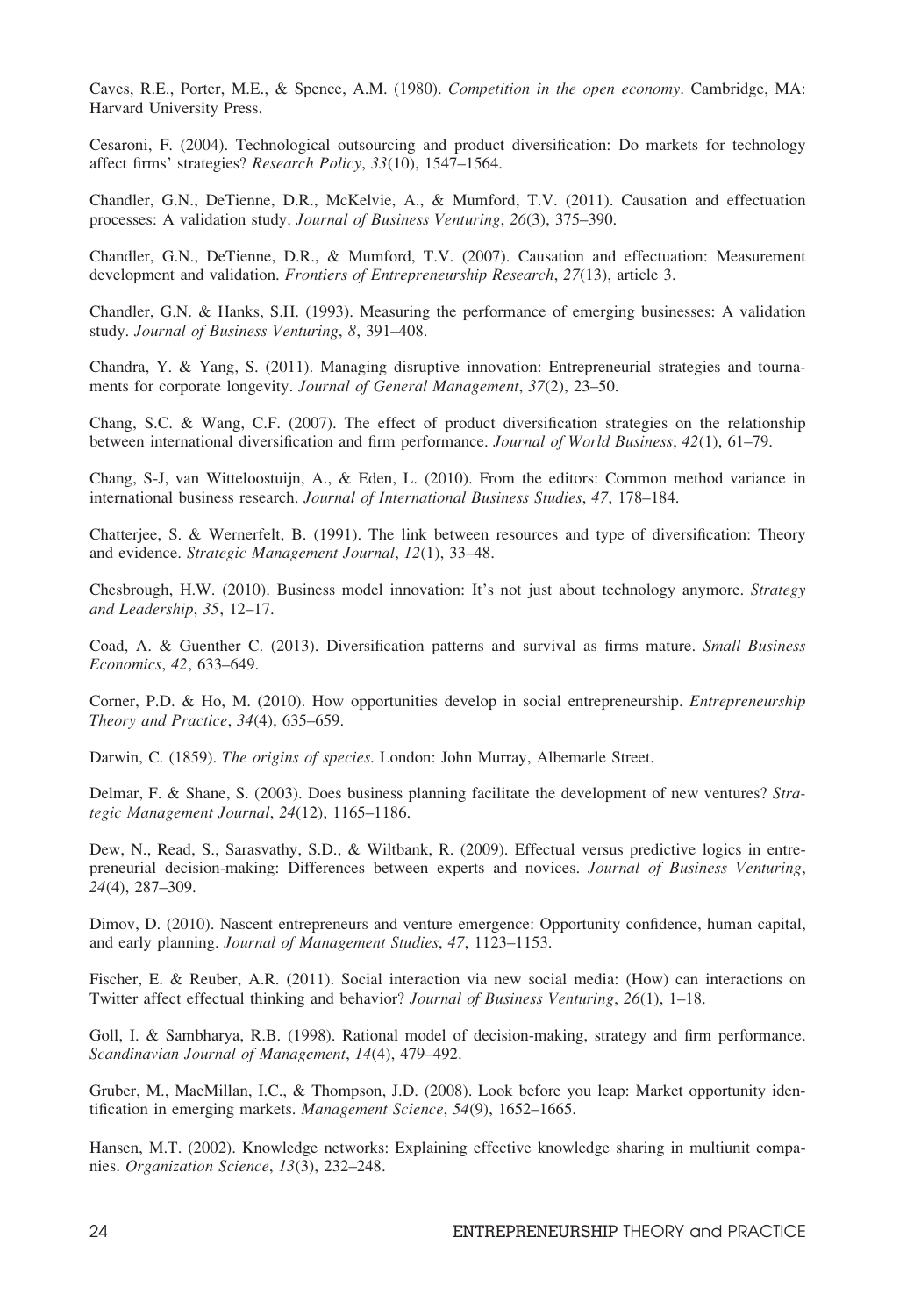Harmeling, S., Oberman, S., Venkataraman, S., & Stevenson, H.H. (2004). That my neighbor's cow might live: Effectuation, entrepreneurship education and economic development in Croatia. Paper Presented at the Babson Kauffman Entrepreneurship Research Conference, Glasgow, Scotland.

Hashai, N. (2015). Within-industry diversification and firm performance-an S-shaped hypothesis. Strategic Management Journal, 36(9), 1378–1400.

Hitt, M.A., Hoskisson, R.E., & Ireland, R.D. (1990). Mergers and acquisitions and managerial commitment to innovation in M-form firms. Strategic Management Journal, 11 (Special Issue), 29–47.

Hitt, M.A., Ireland, R.D., Camp, M., & Sexton, D.L. (2001). Strategic entrepreneurship: Entrepreneurial strategies for wealth creation. Strategic Management Journal, 22, 479–491.

Hitt, M.A., Ireland, R.D., & Lee, H. (2000). Technological learning, knowledge management, firm growth and performance. Journal of Engineering and Technology Management, 17, 231–246.

Hofstede, G., Hofstede, G.J., & Minkov, M. (2010) Cultures and organizations: Software of the mind (revised and expanded 3rd ed.). New York: McGraw-Hill.

Huber, G.P. (1991). Organizational learning: The contributing processes and the literatures. Organization Science, 2(1), 88–115.

Iacobucci, D. & Rosa, P. (2005). Growth, diversification, and business group formation in entrepreneurial firms. Small Business Economics, 25, 65–82.

Ireland, R.D. & Webb, J.W. (2007). A multi-theoretic perspective on trust and power in strategic supply chain. Journal of Operations Management, 25(2), 482–497.

Knight, F. (1921). Risk, uncertainty, and profit. New York: Harper and Row.

Kogut, B. (1984). Normative observations on the international value-added chain and strategic groups. Journal of International Business Studies, 15(2), 151–167.

Kogut, B. & Zander, U. (1992). Knowledge of the firm, combinative capabilities, and the replication of technology. Organization Science, 3(3), 383–397.

Kumar, M.V.S. (2009). The relationship between product and international diversification: The effects of short-run constraints and endogeneity. Strategic Management Journal, 30, 99–116.

Kumar, N., Stern, L.W., & Anderson, J.C. (1993). Conducting inter-organizational research using key informants. Academy of Management Journal, 36(6), 1633–1651.

Lei, D., Hitt, M.A., & Bettis, R. (1996). Dynamic core competences through meta-learning and strategic context. Journal of Management, 22(4), 549–569.

Levie, J. (1997). Patterns of growth and performance: An empirical study of young, growing ventures in France, Ireland and Scotland. Frontiers of Entrepreneurship, 419–443.

Lichtenstein, B.B., Dooley, K.J., & Lumpkin, G.T. (2006) Measuring emergence in the dynamics of new venture creation. Journal of Business Venturing, 21, 153–175.

Loch, C.H., Solt, M.E., & Bailey, E.M. (2008). Diagnosing unforeseeable uncertainty in a new venture. Journal of Product Innovation Management, 25(1), 28–46.

MacKenzie, S.B., Podsakoff, P.M., & Jarvis, C.B. (2005). The problem of measurement model misspecification in behavioral and organizational research and some recommended solutions. Journal of Applied Psychology, 90(4), 710–730.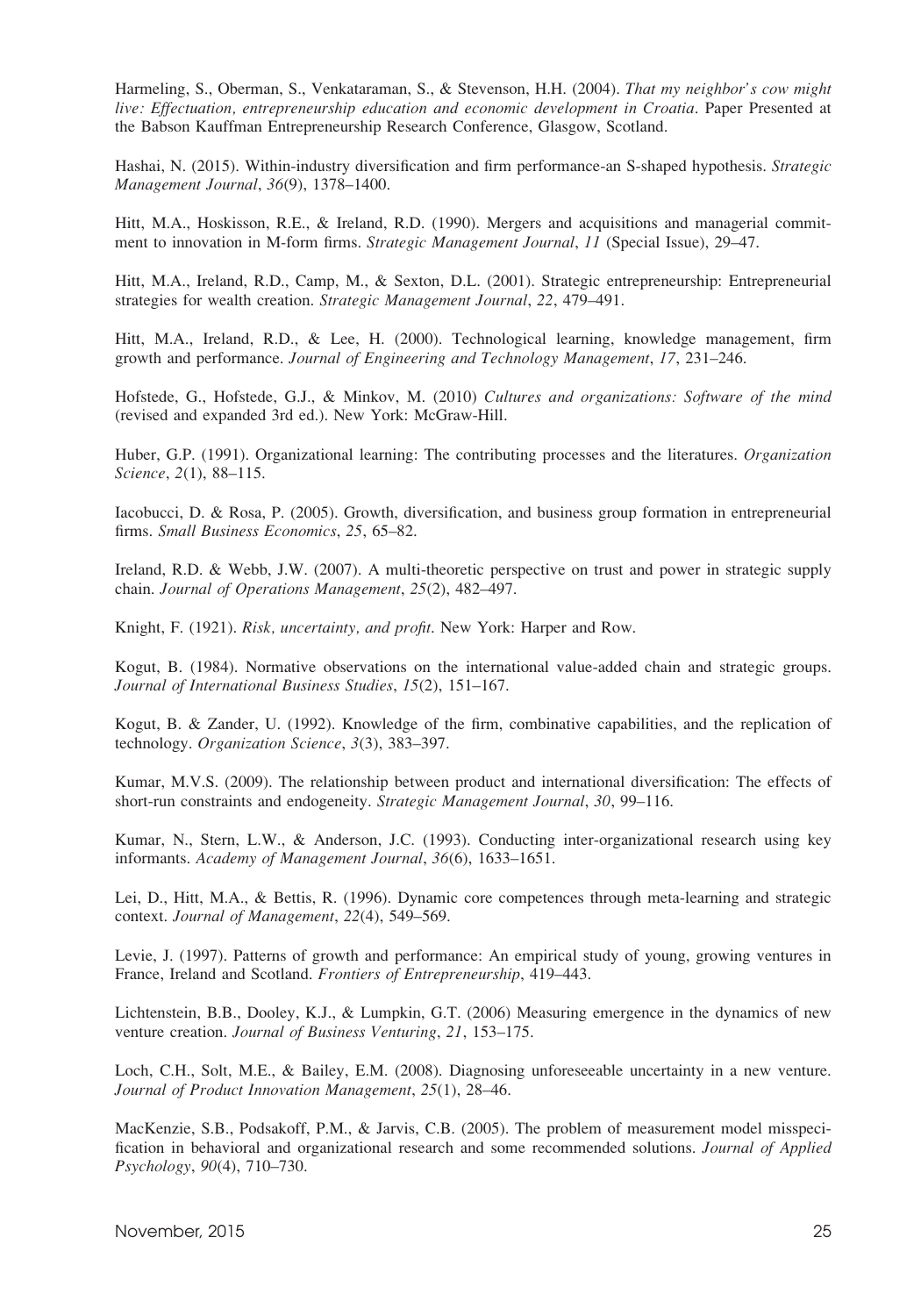Markides, C.C. & Williamson, P.J. (1994). Related diversification, core competences and corporate performance. Strategic Management Journal, 15(2), 149–154.

Matsusaka, J.G. (2001). Corporate diversification, value maximization, and organizational capabilities. Journal of Business, 74(3), 409–431.

Matusik, S.F. & Fitza, M.A. (2012). Diversification in the venture capital industry: Leveraging knowledge under uncertainty. Strategic Management Journal, 33(4), 407–426.

McGrath, R.G. (1995). Advantage from adversity: Learning from disappointment in internal corporate ventures. Journal of Business Venturing, 10(2), 121–133.

Miller, D. & Droge, C. (1986). Psychological and traditional determinants of structure. Administrative Science Quarterly, 31, 539–560.

Minniti, M. & Bygrave, W. (2001). A dynamic model of entrepreneurial learnin. Entrepreneurship Theory and Practice, 25(3), 5–16.

Mishina, Y., Pollock, T.G., & Porac, J.F. (2004). Are more resources always better for growth? Resource stickiness in market and product expansion. Strategic Management Journal, 25(12), 1179–1197.

Morse, E., Fowler, S., & Lawrence, T. (2007). The impact of virtual embeddedness on new venture survival: Overcoming the liability of newness. Entrepreneurship Theory and Practice, 31, 139–159.

Mosakowski, E. (1997). Strategy making under causal ambiguity: Conceptual issues and empirical evidence. Organization Science, 8(4), 414-442.

Nayyar, P.R. (1992). On the measurement of corporate diversification strategy: Evidence from large U.S. service companies. Strategic Management Journal, 13(3), 219–235.

Netter, J., Kutner, M.H, Nachtsheim, C.J., & Wasserman, W. (1996). Building the regression model: II. Diagnostics. In J. Irwin (Ed.), Applied linear statistical models (pp. 385–392). Chicago, IL: McGraw-Hill.

Ng, D.W. (2007). A modern resource based approach to unrelated diversification. Journal of Management Studies, 44(8), 1481–1502.

Nicholls-Nixon, C.L., Cooper, A.C., & Woo, C.Y. (2000). Strategic experimentation: Understanding change and performance in new ventures. Journal of Business Venturing, 15, 493–521.

Pehrsson, A. (2006). Strategy antecedents of modes of entry into foreign markets. Journal of Business Research, 61(2), 132–140.

Peng, M.W., Lee, S.-H., & Wang, D.Y.L. (2005). What determines the scope of the firm over time? A focus on institutional relatedness. Academy of Management Review, 30(3), 622–633.

Penrose, E.T. (1959). The theory of the growth of the firm. New York: Wiley.

Perry, J., Chandler, G.N., & Markova, G. (2012). Entrepreneurial effectuation: A review and suggestions for future research. Entrepreneurship Theory and Practice, 36, 837–861.

Podsakoff, P.M., MacKenzie, S.B., Lee, J.Y., & Podsakoff, N.P. (2003). Common method biases in behavioural research: A critical review of the literature and recommended remedies. Journal of Applied Psychology, 88, 879–903.

Podsakoff, P.M., MacKenzie, S.B., & Podsakoff, N.P. (2012). Sources of method bias in social science research and recommendations on how to control it. Annual Review of Psychology, 63(1), 539–569.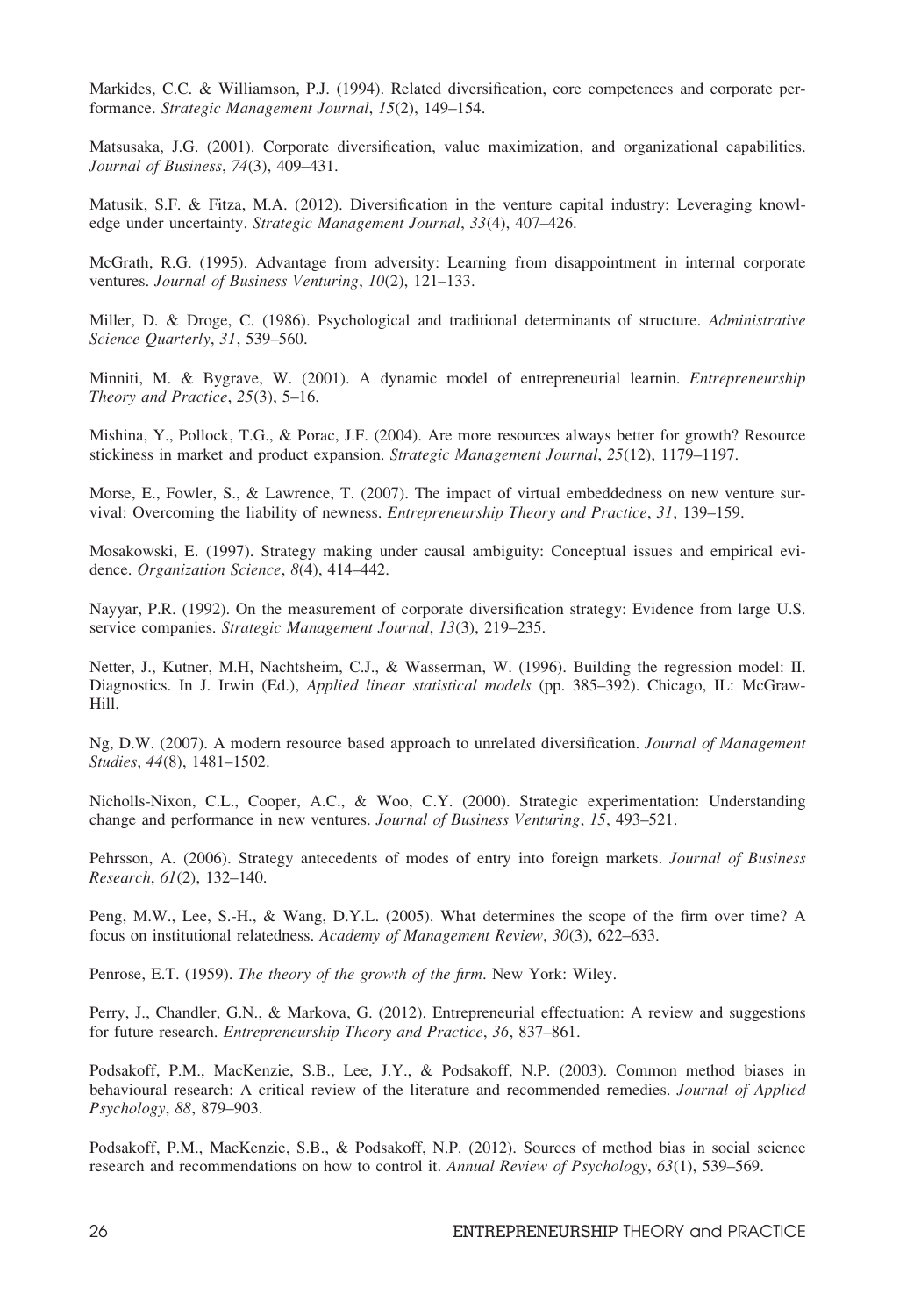Podsakoff, P.M. & Organ, D.W. (1986). Self-reports in organizational research: Problems and prospects. Journal of Management, 12, 69–82.

Qian, G. (2002). Multinationality, product diversification, and profitability of emerging U.S. small- and mediumsized enterprises. Journal of Business Venturing, 17, 611–633.

Read, S., Song, M., & Smit, W. (2009). A meta-analytic review of effectuation and venture performance. Journal of Business Venturing, 24(6), 573–587.

Richardson, H.A., Simmering, M.J., & Sturman, M.C. (2009). A tale of three perspectives: Examining post hoc statistical techniques for detection and correction of common method variance. Organizational Research Methods, 12(4), 762–800.

Robertson, P.L. & Langlois, R.N. (1995). Innovation, networks, and vertical integration. Research Policy, 24(4), 543–562.

Rosa, P. (1998). Entrepreneurial processes of business cluster formation and growth by "habitual" entrepreneurs. Entrepreneurship Theory and Practice, 22(4), 43–61.

Rosenkopf, L. & Nerkar, A. (2001). Beyond local search: Boundary-spanning, exploration and impact in the optical disk industry. Strategic Management Journal, 22(4), 287–306.

Sanchez, R. (1995). Strategic flexibility in product competition. Strategic Management Journal, 16(1, Special Issue), 135–159.

Sanchez, R. (1997). Preparing for an uncertain future: Managing organizations for strategic flexibility. International Studies of Management and Organization, 27(2), 71–94.

Sapienza, H.J., Autio, E., George, G., & Zahra, S.A. (2004). A capabilities perspective on the effects of early internationalization on firm survival and growth. Academy of Management Review, 31(4), 914–933.

Sarasvathy, S. (2008). Effectuation: Elements of entrepreneurial expertise. Northampton, MA: Edward Elgar Publishing.

Sarasvathy, S., Kumar, K., York, J.G., & Bhagavatula, S. (2014). An effectual approach to international entrepreneurship: Overlaps, challenges and provocative possibilities. Entrepreneurship Theory and Practice, 38(1), 71–93.

Sarasvathy, S.D. (2001). Causation and effectuation: Toward a theoretical shift from economic inevitability to entrepreneurial contingency. Academy of Management Review, 26(2), 243–288.

Sarasvathy, S.D. (2014). Making it happen: Beyond theories of the firm to theories of firm design. Entrepreneurship Theory and Practice, 28(6), 519–531.

Sarasvathy, S.D. & Dew, N. (2005). Entrepreneurial logics for a technology of foolishness. Scandinavian Journal of Management, 21, 385–406.

Sarasvathy, S.D. & Kotha, S. (2001). Dealing with Knightian uncertainty in the new economy: The real networks case. In J. Butler (Ed.), *Research on management and entrepreneurship* (pp. 31–62). Greenwich, CT: IAP Inc.

Schumpeter, J. (1934). Capitalism, socialism, and democracy. New York: Harper and Row.

Schwenk, C.R. (1988). The cognitive perspective on strategic decision making. Journal of Management Studies, 25(1), 41–55.

Shepherd, D.A., Williams, T.A., & Patzelt H. (2015). Thinking about entrepreneurial decision making: Review and research agenda. Journal of Management, 41(1), 11–46.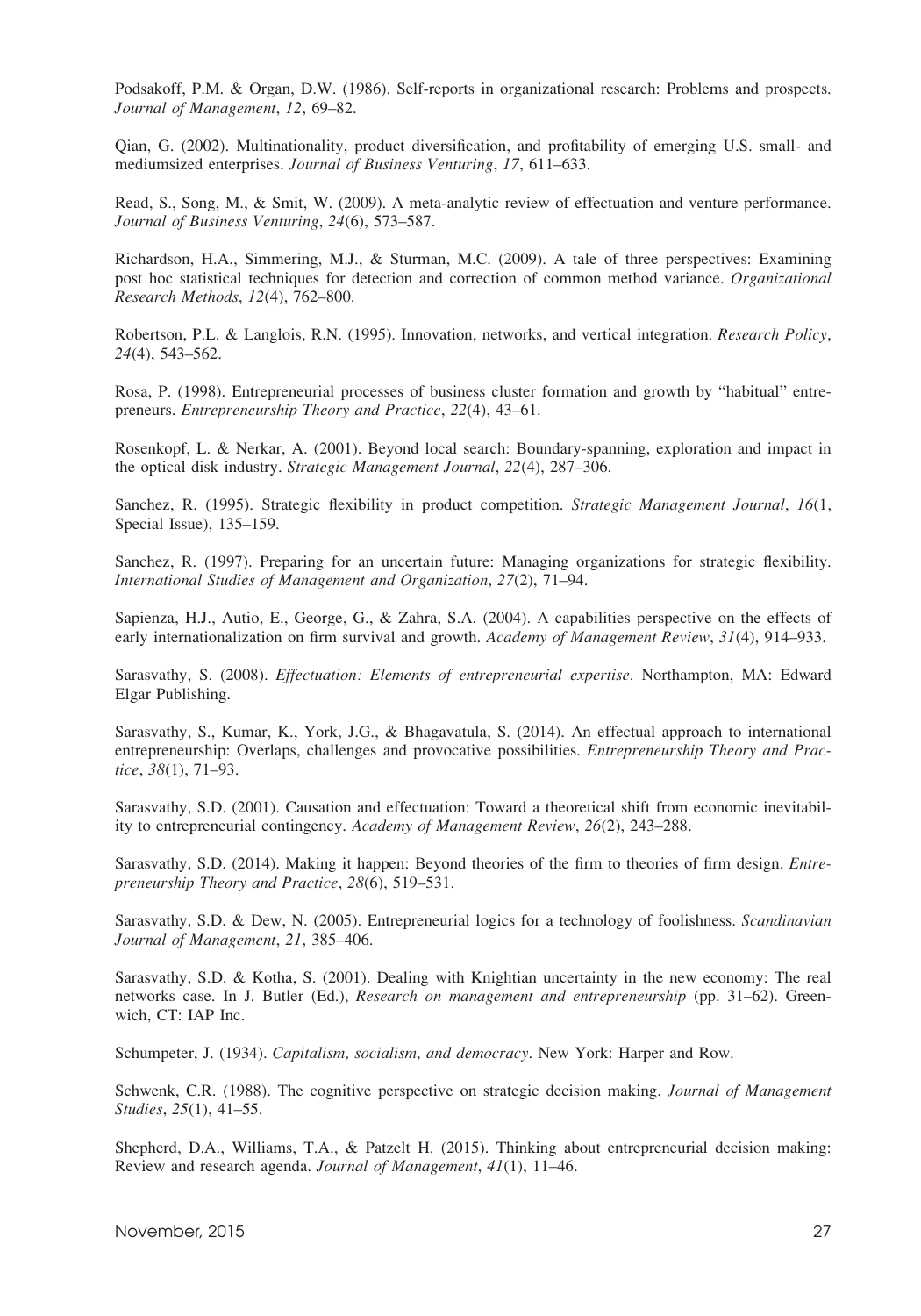Silverman, B.S. (1999). Technological resources and the direction of corporate diversification: Toward an integration of the resource-based view and transaction-cost economics. Management Science, 45(8), 1109–1124.

Spanos, Y. & Lioukas, S. (2001). An examination into the causal logic of rent generation: Contrasting Porter's competitive strategy framework and the resource-based view perspective. Strategic Management Journal, 22(10), 907–934.

Stinchcombe, A.L. (1965). Social structure and organizations. In: J.G. March (Ed.), *Handbook of organi*zations (pp. 142–193). Chicago, IL: Rand McNally & Company.

Stuart, T.E., Hoang, H., & Hybels, R.C. (1999). Interorganizational endorsements and the performance of entrepreneurial ventures. Administrative Science Quarterly, 44(2), 315–349.

Tallman, S. & Li, J. (1996). Effects of international diversity and product diversity on the performance of multinational firms. Academy of Management Journal, 39(1), 179–196.

Tanriverdi, H. & Venkatraman, N. (2005). Knowledge relatedness and the performance of multibusiness firms. Strategic Management Journal, 26, 97–119.

Thomke, S. (2002). Experimentation matters. Boston: Harvard Business School Press.

Tsai, W. (2001). Knowledge transfer in intraorganizational networks: Effects of network position and absorptive capacity on business unit innovation and performance. Academy of Management Journal, 44(5), 996–1004.

Tsai, W.M.H., MacMillan, I.C., & Low, M.B. (1991). Effects of strategy and environment on corporate venture success in industrial markets. Journal of Business Venturing, 6(1), 9-28.

Van Mieghem, J.A. (2007). Risk mitigation in newsvendor networks: Resource diversification, flexibility, sharing and hedging. Management Science, 53(8), 1269–1288.

Vera, D. & Crossan, M. (2005). Improvisation and innovative performance in teams. Organization Science, 16, 203–224.

Wan, W.P. (2005). Country resource environments, firm capabilities, and corporate diversification strategies. Journal of Management Studies, 42(1), 161–182.

Wang, H.C. & Barney, J.B. 2006. Employee incentives to make firm—Specific investments: Implications for resource-based theories of corporate diversification. Academy of Management Review, 31, 466-476.

Wernerfelt, B. & Karnani, A. (1987). Competitive strategy under uncertainty. Strategic Management Journal, 8, 187–194.

Wiltbank, R., Dew, N., Read, S., & Sarasvathy, S.D. (2006). What to do next? The case for nonpredictive strategy. Strategic Management Journal, 27(10), 981–998.

Wiltbank, R., Read, S., Dew, N., & Sarasvathy, S.D. (2009). Prediction and control under uncertainty: Outcomes in angel investing. Journal of Business Venturing, 24, 116–133.

Wiltbank, R.E. & Sarasvathy, S.D. (2010). What effectuation is not: Further development of an alternative to rational choice. Academy of Management Conference, Montreal Canada.

Xie, X. & O'Neill, H.M. (2015). Learning and product entry: How diversification patterns differ over firm age and knowledge domains in U.S. generic drug industry. Strategic Management Journal, 35(3), 440–449.